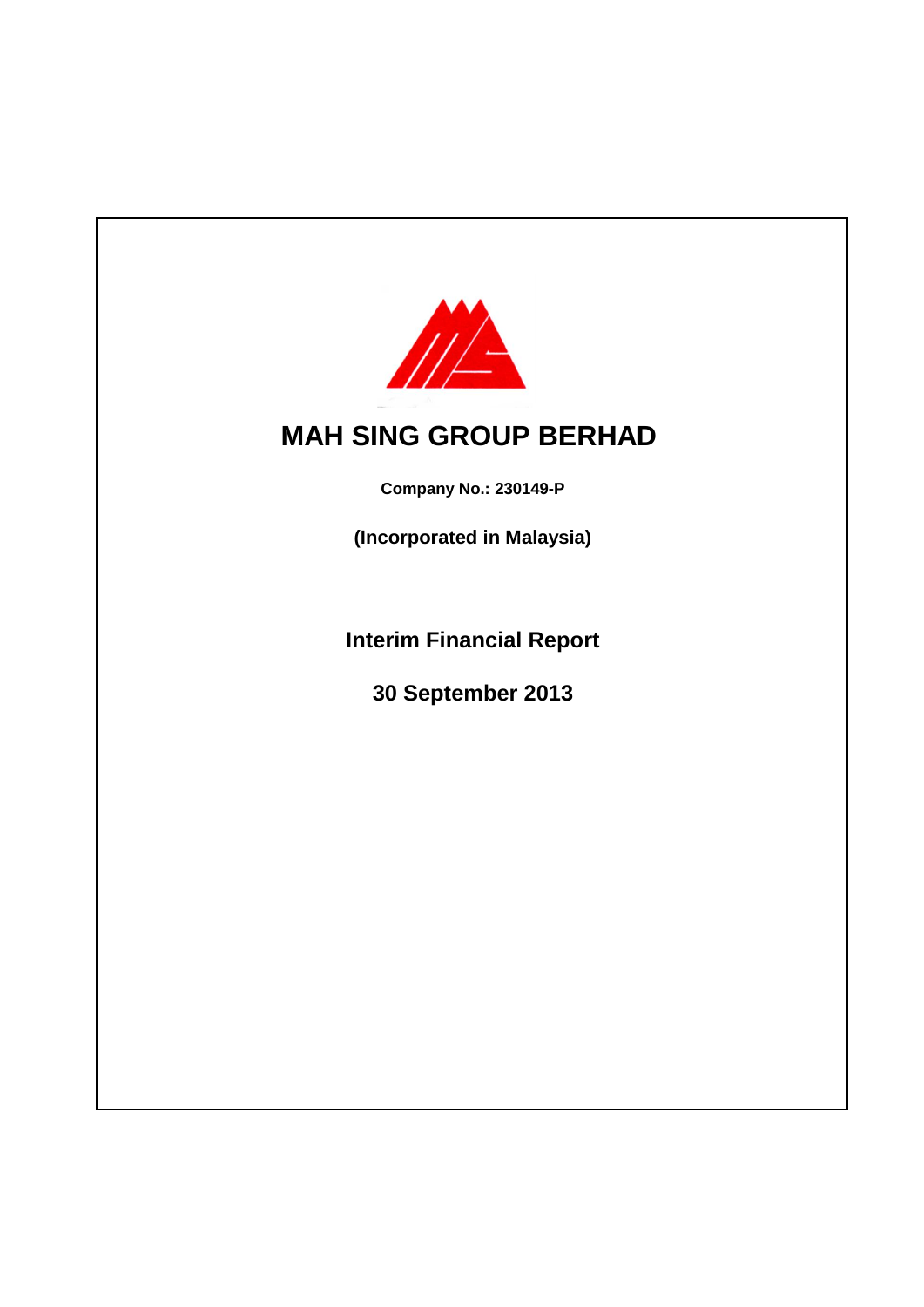# **MAH SING GROUP BERHAD**

**Company No.: 230149-P (Incorporated in Malaysia)**

## **Interim Financial Report - 30 September 2013**

**Page No. Condensed Consolidated Statement Of Financial Position 1 Condensed Consolidated Statement of Profit or Loss 2 3 Condensed Consolidated Statement Of Changes In Equity 4 Condensed Consolidated Statement Of Cash Flow 5 - 6 Notes To The Interim Financial Report 7 - 17 Condensed Consolidated Statement of Profit or Loss and Other Comprehensive Income**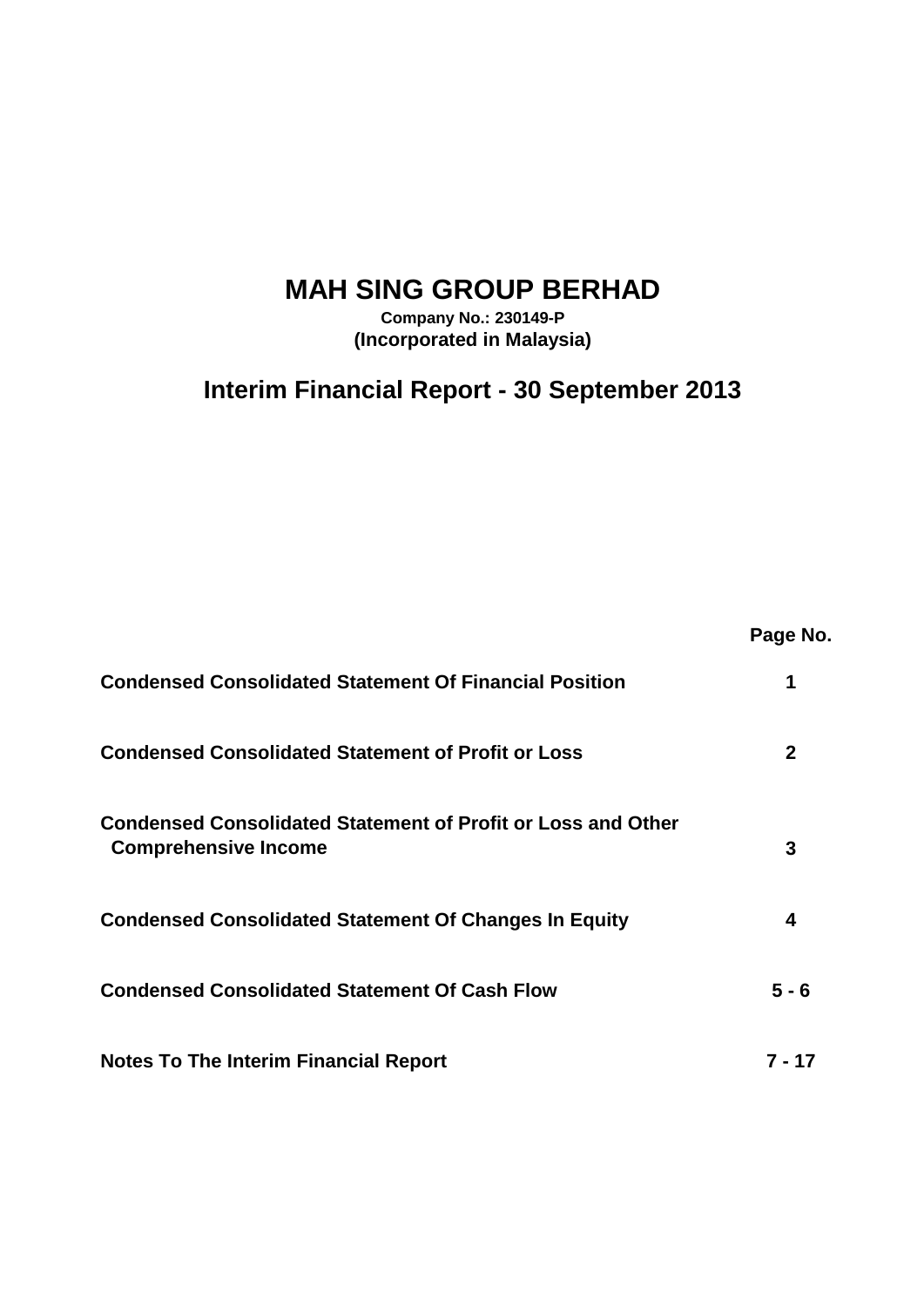### **CONDENSED CONSOLIDATED STATEMENT OF FINANCIAL POSITION As at 30 September 2013**

*(The figures have not been audited)*

|                                                                        |               | (AUDITED)     |
|------------------------------------------------------------------------|---------------|---------------|
|                                                                        | AS AT         | AS AT         |
|                                                                        | 30/9/2013     | 31/12/2012    |
|                                                                        | <b>RM'000</b> | <b>RM'000</b> |
| <b>ASSETS</b>                                                          |               |               |
| <b>Non-current Assets</b>                                              |               |               |
| Property, plant and equipment                                          | 111,986       | 101,483       |
| Prepaid lease payments                                                 | 7,274         | 7,249         |
| Investment properties                                                  | 80,466        | 71,126        |
| Land held for property development                                     | 491,640       | 419,280       |
| Intangible assets                                                      | 11,499        | 12,541        |
| Deferred tax assets                                                    | 69,996        | 64,456        |
|                                                                        | 772,861       | 676,135       |
| <b>Current Assets</b>                                                  |               |               |
| Property development costs                                             | 2,021,733     | 1,885,233     |
| Inventories                                                            | 42,267        | 39,722        |
| Trade and other receivables                                            | 572,843       | 398,031       |
| Current tax assets                                                     | 3,824         | 6,505         |
| Deposits, cash and bank balances                                       | 788,105       | 589,460       |
|                                                                        | 3,428,772     | 2,918,951     |
| <b>TOTAL ASSETS</b>                                                    | 4,201,633     | 3,595,086     |
|                                                                        |               |               |
| <b>EQUITY AND LIABILITIES</b>                                          |               |               |
| Equity Attributable to Equity Holders of the Company                   |               |               |
| Share capital                                                          | 693,883       | 419,934       |
| Share premium                                                          | 285,868       | 140,287       |
| Other reserves                                                         | 86,631        | 30,889        |
| Retained earnings                                                      | 762,988       | 653,787       |
|                                                                        | 1,829,370     | 1,244,897     |
| Non-controlling interests                                              | 11,880        | 10,104        |
| <b>Total Equity</b>                                                    | 1,841,250     | 1,255,001     |
|                                                                        |               |               |
| <b>Non-current Liabilities</b><br>Redeemable convertible secured bonds |               |               |
|                                                                        | 284,311       | 275,785       |
| Term loans                                                             | 806,855       | 590,400       |
| Long term and deferred payables                                        | 58,419        | 57,974        |
| Deferred tax liabilities                                               | 19,897        | 21,973        |
|                                                                        | 1,169,482     | 946,132       |
| <b>Current Liabilities</b>                                             |               |               |
| Trade and other payables                                               | 1,059,526     | 1,314,428     |
| Term Ioans                                                             | 65,194        | 28,675        |
| Short term borrowings                                                  | 10,523        | 11,305        |
| <b>Bank overdrafts</b>                                                 | 811           | 519           |
| <b>Current tax liabilities</b>                                         |               | 39,026        |
|                                                                        | 54,847        | 1,393,953     |
|                                                                        | 1,190,901     |               |
| <b>Total Liabilities</b>                                               | 2,360,383     | 2,340,085     |
| <b>TOTAL EQUITY AND LIABILITIES</b>                                    | 4,201,633     | 3,595,086     |
|                                                                        |               |               |
| Net assets per share attributable to equity holders of the             |               |               |
| Company (RM)                                                           | 1.32          | 1.48          |
|                                                                        |               |               |

The Condensed Consolidated Statement of Financial Position should be read in conjunction with the audited financial statements for the financial year ended 31 December 2012 and the accompanying explanatory notes attached to the interim financial report.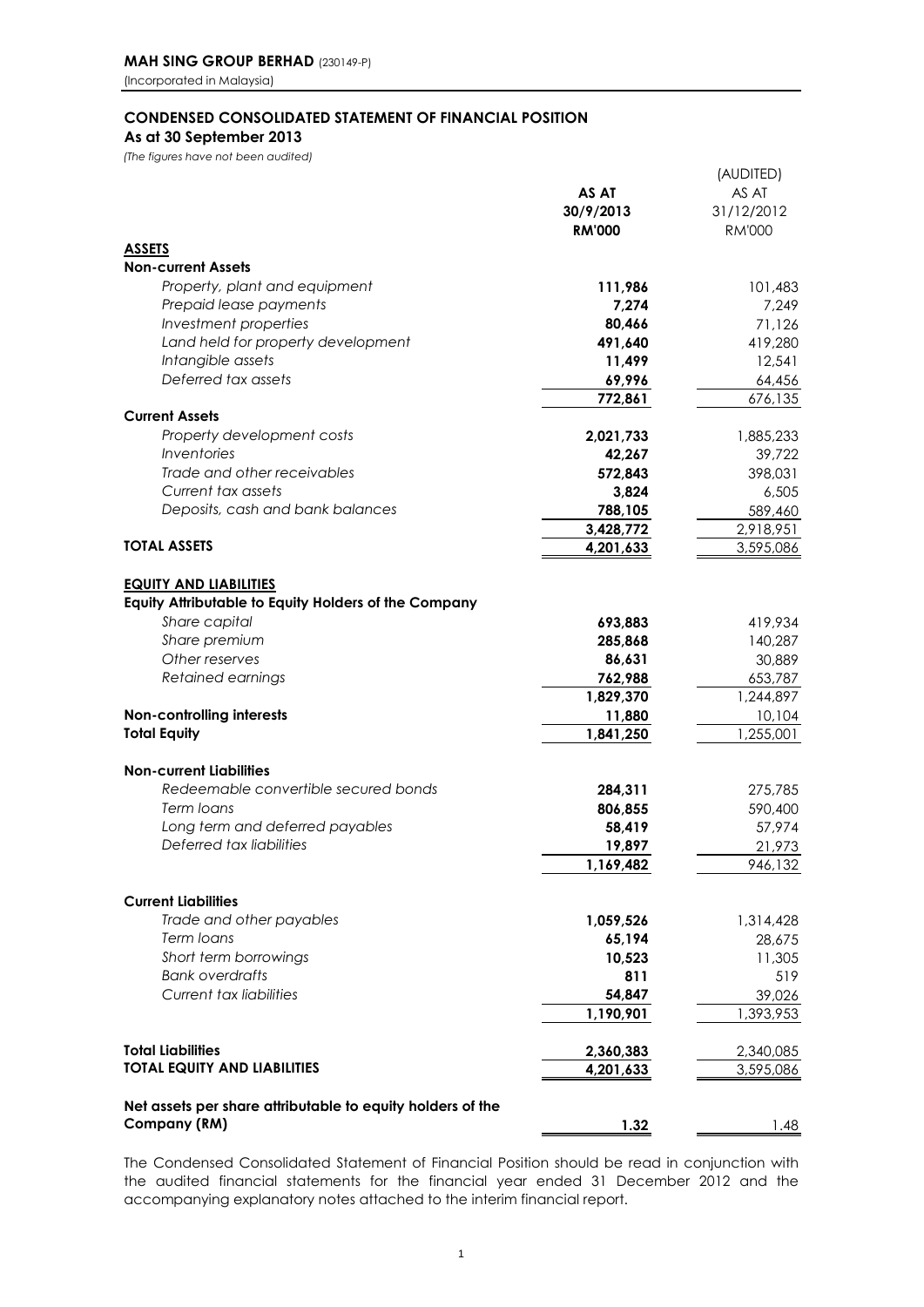# **CONDENSED CONSOLIDATED STATEMENT OF PROFIT OR LOSS**

**For the financial period ended 30 September 2013**

*(The figures have not been audited)*

|                                | 3 months ended |               | <b>Period ended</b> |               |  |
|--------------------------------|----------------|---------------|---------------------|---------------|--|
|                                | 30/9/2013      | 30/9/2012     | 30/9/2013           | 30/9/2012     |  |
|                                | <b>RM'000</b>  | <b>RM'000</b> | <b>RM'000</b>       | <b>RM'000</b> |  |
| Revenue                        | 536,497        | 420,843       | 1,435,389           | 1,333,818     |  |
| Cost of sales                  | (385, 660)     | (297,486)     | (990, 179)          | (948,070)     |  |
| Gross profit                   | 150,837        | 123,357       | 445,210             | 385,748       |  |
| Other income                   | 8,284          | 8,165         | 24,042              | 23,445        |  |
| Selling and marketing expenses | (31, 891)      | (18, 460)     | (82,676)            | (54, 623)     |  |
| Administrative expenses        | (34, 514)      | (28, 323)     | (102, 815)          | (85, 517)     |  |
| Other operating expenses       | (1, 271)       | (9,043)       | (5, 114)            | (27, 259)     |  |
| Interest income                | 1,512          | 872           | 3,969               | 2,915         |  |
| Finance costs                  | (837)          | (451)         | (2, 257)            | (1,470)       |  |
| Profit before taxation         | 92,120         | 76,117        | 280,359             | 243,239       |  |
| Income tax expense             | (22, 034)      | (19, 833)     | (70, 872)           | (66, 825)     |  |
| Profit for the period          | 70,086         | 56,284        | 209,487             | 176,414       |  |
| Profit attributable to:        |                |               |                     |               |  |
| Equity holders of the Company  | 70,618         | 55,232        | 209,918             | 175,218       |  |
| Non-controlling interests      | (532)          | 1,052         | (431)               | 1,196         |  |
|                                | 70,086         | 56,284        | 209,487             | 176,414       |  |
|                                |                |               |                     |               |  |

Earnings per share attributable to equity holders of the Company:

| - Basic (sen)   | Note B <sub>13</sub> | 5.17 | 4.98 | 16.46 | 15.84 |
|-----------------|----------------------|------|------|-------|-------|
|                 |                      |      |      |       |       |
| - Diluted (sen) | Note B <sub>13</sub> | 4.66 | 4.93 | 15.15 | 15.66 |

The Condensed Consolidated Statement of Profit or Loss should be read in conjunction with the audited financial statements for the financial year ended 31 December 2012 and the accompanying explanatory notes attached to the interim financial report.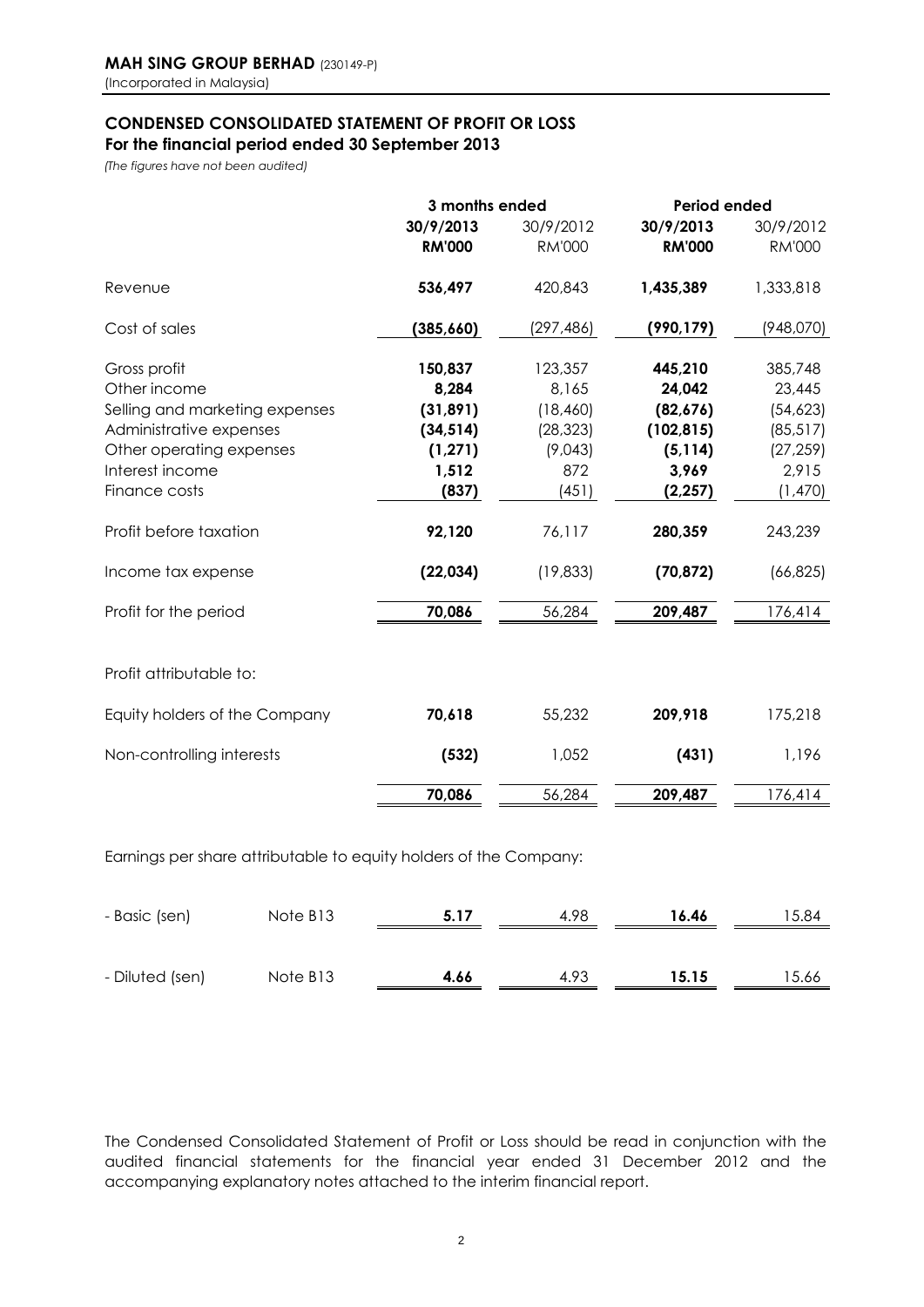### **CONDENSED CONSOLIDATED STATEMENT OF PROFIT OR LOSS AND OTHER COMPREHENSIVE INCOME For the financial period ended 30 September 2013**

*(The figures have not been audited)*

|                                                                   |               | 3 months ended |               | <b>Period ended</b> |  |
|-------------------------------------------------------------------|---------------|----------------|---------------|---------------------|--|
|                                                                   | 30/9/2013     | 30/9/2012      | 30/9/2013     | 30/9/2012           |  |
|                                                                   | <b>RM'000</b> | <b>RM'000</b>  | <b>RM'000</b> | <b>RM'000</b>       |  |
| Profit for the period                                             | 70,086        | 56,284         | 209,487       | 176,414             |  |
| Other comprehensive income                                        |               |                |               |                     |  |
| Item that may be reclassified subsequently<br>to profit or loss:  |               |                |               |                     |  |
| Foreign currency translation difference<br>for foreign operations | 979           | (1,180)        | 2,033         | (991)               |  |
| Other comprehensive income for the period                         | 979           | (1,180)        | 2,033         | (991)               |  |
| Total comprehensive income for the period                         | 71,065        | 55,104         | 211,520       | 175,423             |  |
| Total comprehensive income attributable to:                       |               |                |               |                     |  |
| Equity holders of the Company                                     | 71,288        | 54,439         | 211,312       | 174,599             |  |
| Non-controlling interests                                         | (223)         | 665            | 208           | 824                 |  |
|                                                                   | 71,065        | 55,104         | 211,520       | 175,423             |  |

The Condensed Consolidated Statement of Profit or Loss and Other Comprehensive Income should be read in conjunction with the audited financial statements for the financial year ended 31 December 2012 and the accompanying explanatory notes attached to the interim financial report.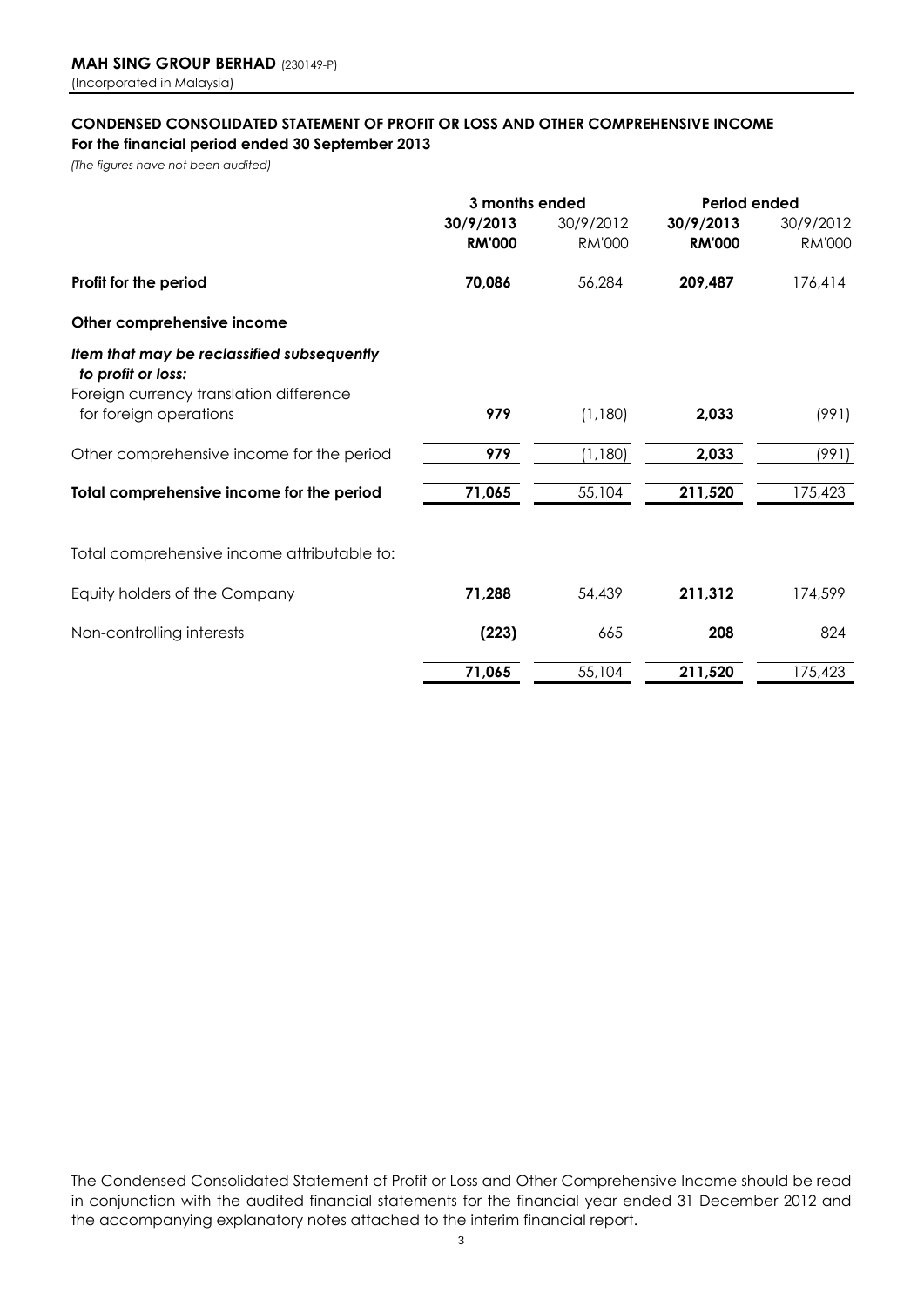#### **CONDENSED CONSOLIDATED STATEMENT OF CHANGES IN EQUITY For the financial period ended 30 September 2013**

*(The figures have not been audited)*

|                                                                                                                                              | Attributable to equity holders of the Company |                                   |                                                                 |                                      |                                                     |                                   |                                       |                                   |                                                   |                                  |
|----------------------------------------------------------------------------------------------------------------------------------------------|-----------------------------------------------|-----------------------------------|-----------------------------------------------------------------|--------------------------------------|-----------------------------------------------------|-----------------------------------|---------------------------------------|-----------------------------------|---------------------------------------------------|----------------------------------|
|                                                                                                                                              |                                               |                                   |                                                                 | Non-Distributable                    |                                                     | <b>Distributable</b>              |                                       |                                   |                                                   |                                  |
| 9 months ended 30 September 2013                                                                                                             | Share<br>capital<br><b>RM'000</b>             | Share<br>premium<br><b>RM'000</b> | Equity-settled<br>employees<br>benefit reserve<br><b>RM'000</b> | Warrants<br>reserve<br><b>RM'000</b> | Exchange<br>fluctuation<br>reserve<br><b>RM'000</b> | Other<br>reserve<br><b>RM'000</b> | Retained<br>earnings<br><b>RM'000</b> | Total<br><b>RM'000</b>            | Non-<br>controlling<br>interests<br><b>RM'000</b> | Total<br>Equity<br><b>RM'000</b> |
| <b>Balance at 1/1/2013</b>                                                                                                                   | 419,934                                       | 140,287                           | 10,614                                                          | $\blacksquare$                       | 3,146                                               | 17,129                            | 653,787                               | 1,244,897                         | 10,104                                            | 1,255,001                        |
| Amount recognised directly in equity:<br>Profit for the financial period<br>Other comprehensive income                                       |                                               |                                   |                                                                 |                                      | 1,394                                               |                                   | 209,918                               | 209,918<br>1,394                  | (431)<br>639                                      | 209,487<br>2,033                 |
| Total comprehensive income for the period                                                                                                    |                                               |                                   |                                                                 | $\blacksquare$                       | 1,394                                               |                                   | 209,918                               | 211,312                           | 208                                               | 211,520                          |
| Dividends for the financial year ended 31 December 2012<br>Issuance of ordinary shares pursuant to Bonus Issue                               | 113,101                                       | (113,101)                         |                                                                 | $\overline{\phantom{a}}$<br>$\sim$   | $\blacksquare$<br>$\blacksquare$                    | $\blacksquare$                    | (104, 075)                            | (104, 075)                        | $\blacksquare$<br>$\blacksquare$                  | (104,075)                        |
| Issuance of ordinary shares pursuant to ESOS exercised and ESOS lapsed<br>Issuance of ordinary shares pursuant to Rights Issue with warrants | 6,194<br>140,050                              | 12.190<br>193,829                 | (3,358)                                                         | 63,863                               | $\blacksquare$<br>$\blacksquare$                    |                                   | 3.358<br>$\blacksquare$               | 18.384<br>397,742                 | $\blacksquare$<br>$\blacksquare$                  | 18,384<br>397,742                |
| Issuance of ordinary shares pursuant to warrants exercised                                                                                   | 14,604                                        | 52,663                            |                                                                 | (9, 249)                             | $\blacksquare$                                      |                                   | $\blacksquare$                        | 58,018                            | $\blacksquare$                                    | 58,018                           |
| Recognition of share-based payment<br>Shares issued to non-controlling interest                                                              |                                               | $\blacksquare$                    | 3,092                                                           | $\blacksquare$                       | $\blacksquare$                                      |                                   | $\blacksquare$                        | 3,092<br>$\overline{\phantom{a}}$ | $\blacksquare$<br>1,568                           | 3,092<br>1,568                   |
| <b>Balance at 30/9/2013</b>                                                                                                                  | 693,883                                       | 285,868                           | 10,348                                                          | 54,614                               | 4,540                                               | 17,129                            | 762,988                               | ,829,370                          | 11,880                                            | ,841,250                         |

|                                                                                                                                                           | Attributable to equity holders of the Company |                                   |                                                |                                                      |                                    |                  |                                   |                                             |                                  |                            |
|-----------------------------------------------------------------------------------------------------------------------------------------------------------|-----------------------------------------------|-----------------------------------|------------------------------------------------|------------------------------------------------------|------------------------------------|------------------|-----------------------------------|---------------------------------------------|----------------------------------|----------------------------|
|                                                                                                                                                           |                                               |                                   |                                                | Non-Distributable                                    |                                    |                  | Distributable                     |                                             |                                  |                            |
| 9 months ended 30 September 2012                                                                                                                          | Share<br>capital                              | Share<br>premium                  | Equity-settled<br>employees<br>benefit reserve | Warrants<br>reserve                                  | Exchange<br>fluctuation<br>reserve | Other<br>reserve | Retained<br>earnings              | Total                                       | Non-<br>controlling<br>interests | Total<br>Equity            |
|                                                                                                                                                           | <b>RM'000</b>                                 | <b>RM'000</b>                     | <b>RM'000</b>                                  | <b>RM'000</b>                                        | <b>RM'000</b>                      | RM'000           | <b>RM'000</b>                     | <b>RM'000</b>                               | <b>RM'000</b>                    | <b>RM'000</b>              |
| Balance at 1/1/2012                                                                                                                                       | 415,936                                       | 131,101                           | 8,451                                          | $\overline{\phantom{a}}$                             | 3,768                              | 17,129           | 496,766                           | 1,073,151                                   | 15,338                           | 088,489                    |
| Amount recognised directly in equity:<br>Profit for the financial period<br>Other comprehensive income                                                    |                                               |                                   |                                                |                                                      | (619)                              |                  | 175,218                           | 175,218<br>(619)                            | 1,196<br>(372)                   | 176,414<br>(991)           |
| Total comprehensive income for the period                                                                                                                 |                                               |                                   |                                                | $\overline{\phantom{a}}$                             | (619)                              | ۰.               | 175,218                           | 174,599                                     | 824                              | 175,423                    |
| Acquisition of the remaining interest from the non-controlling shareholders<br>Dividends for the financial year ended 31 December 2011                    | $\sim$                                        |                                   | ×.                                             | $\overline{\phantom{a}}$<br>$\overline{\phantom{a}}$ | $\overline{\phantom{a}}$<br>٠      | ÷<br>۰.          | (7, 488)<br>(69, 163)             | (7, 488)<br>(69, 163)                       | 1,188                            | (6,300)<br>(69, 163)       |
| Dividend paid to non-controlling interest<br>Issuance of ordinary shares pursuant to ESOS exercised and ESOS lapsed<br>Recognition of share-based payment | 3,550                                         | 8,158<br>$\overline{\phantom{a}}$ | (2,053)<br>3,916                               | $\overline{\phantom{a}}$<br>$\sim$                   | $\sim$                             | ۰                | 2,053<br>$\overline{\phantom{a}}$ | $\overline{\phantom{a}}$<br>11,708<br>3,916 | (7,200)<br>$\sim$<br>٠           | (7,200)<br>11,708<br>3,916 |
| Balance at 30/9/2012                                                                                                                                      | 419,486                                       | 139,259                           | 10,314                                         |                                                      | 3,149                              | 17.129           | 597,386                           | ,186,723                                    | 10,150                           | ,196,873                   |

The Condensed Consolidated Statement of Changes in Equity should be read in conjunction with the audited financial statements for the financial year ended 31 December 2012 and the accompanying explanatory notes attached to the interim financial report.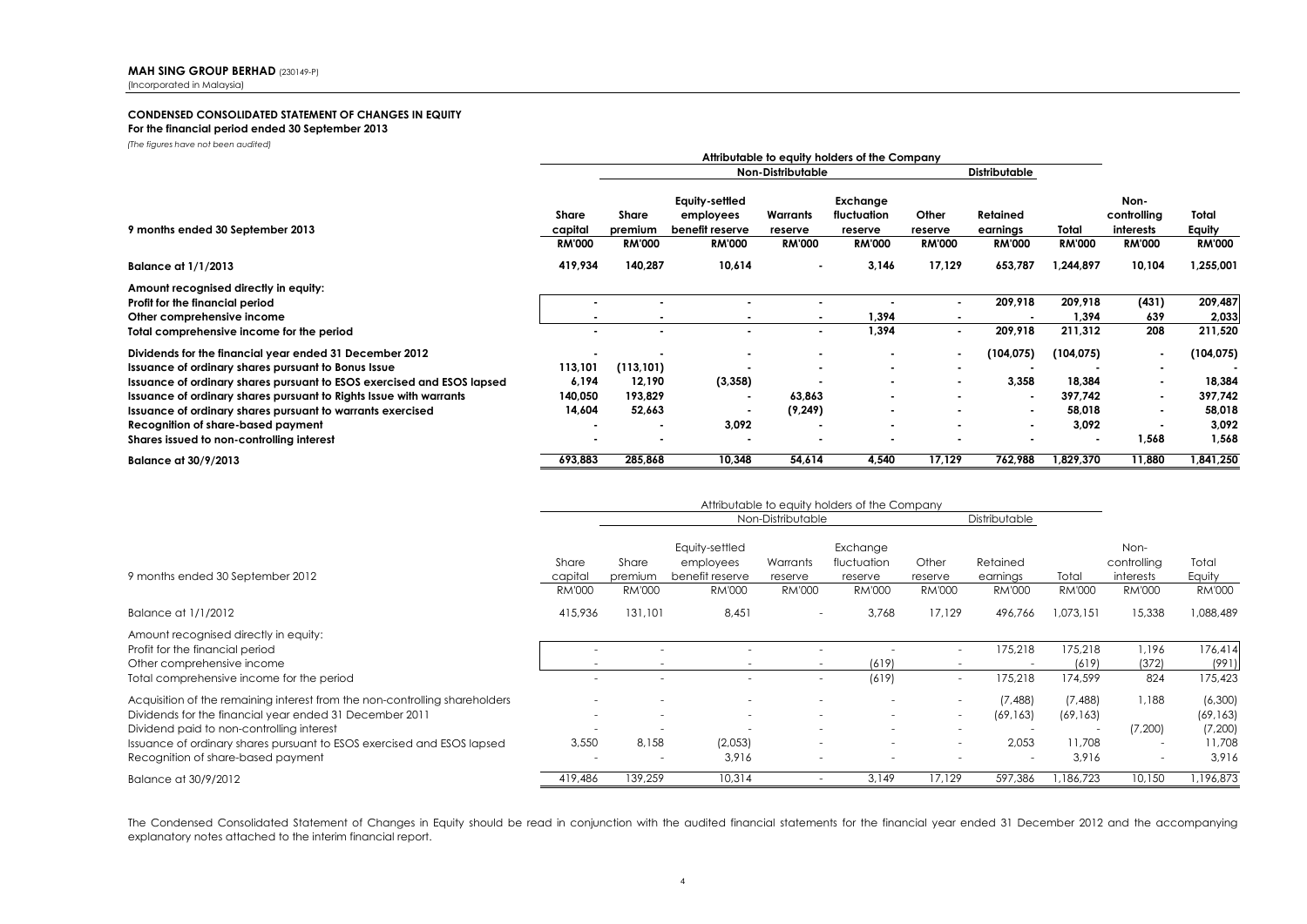# **CONDENSED CONSOLIDATED STATEMENT OF CASH FLOW**

### **For the financial period ended 30 September 2013**

*(The figures have not been audited)*

|                                                                                               | 9 months           | 9 months           |
|-----------------------------------------------------------------------------------------------|--------------------|--------------------|
|                                                                                               | ended              | ended              |
|                                                                                               | 30/9/2013          | 30/9/2012          |
|                                                                                               | <b>RM'000</b>      | <b>RM'000</b>      |
| <b>Operating Activities</b>                                                                   |                    |                    |
| Profit before taxation                                                                        | 280,359            | 243,239            |
| Adjustments for:                                                                              |                    |                    |
| Non-cash items                                                                                | 19,001             | 17,414             |
| Non-operating items                                                                           | 7,336              | 3,584              |
| Operating profit before changes in working capital                                            | 306,696            | 264,237            |
| Net change in property development costs                                                      | (92, 246)          | (171, 760)         |
| Net change in inventories                                                                     | (2, 140)           | 4,722              |
| Net change in receivables                                                                     | (149, 191)         | (57,038)           |
| Net change in payables                                                                        | (10, 164)          | 149,802            |
| Cash generated from operations                                                                | 52,955             | 189,963            |
| Interest received                                                                             | 13,658             | 10,064             |
| Interest paid                                                                                 | (30, 112)          | (24, 788)          |
| Tax paid                                                                                      | (59, 847)          | (59, 645)          |
| Net cash (used in)/generated from operating activities                                        | (23, 346)          | 115,594            |
|                                                                                               |                    |                    |
| <b>Investing Activities</b>                                                                   |                    |                    |
| Acquisition of investment in a subsidiary                                                     |                    | (56, 758)          |
| Additions to investment properties                                                            | (9, 340)           | (3, 374)           |
| Additions to property, plant and equipment                                                    | (20, 793)          | (18, 309)          |
| Payment for acquisition of balance of equity in a subsidiary                                  |                    | (5,568)            |
| Payment for land held for property development                                                | (363, 878)         |                    |
| Proceeds from disposal of property, plant and equipment                                       | 1,139              | 662                |
| Net cash used in investing activities                                                         | (392, 872)         | (83, 347)          |
|                                                                                               |                    |                    |
| <b>Financing Activities</b>                                                                   |                    |                    |
| Dividends paid to shareholders of the Company                                                 | (104, 075)         | (69, 163)          |
| Dividends paid to non-controlling interests                                                   |                    | (7,200)            |
| Net withdrawal/(placement) of deposits with licensed                                          |                    |                    |
| banks as collateral/Escrow Account                                                            | 31,251             | (14,675)           |
| Net proceeds from/(repayment of) borrowings                                                   | 252,610            | (82, 479)          |
| Payment for corporate exercise expenses                                                       | (4, 431)           |                    |
| Payment of bonds coupon                                                                       | (5, 267)           | (5, 267)           |
| Proceeds from issuance of shares by subsidiary                                                |                    |                    |
| to non-controlling interest                                                                   | 1,568              |                    |
| Proceeds from ESOS exercised                                                                  | 18,384             | 11,708             |
| Proceeds from Rights Issue                                                                    | 397,742            |                    |
| Proceeds from warrants exercised                                                              | 58,018             |                    |
| Net cash generated from/(used in) financing activities                                        | 645,800            | (167,076)          |
| Net changes in cash and cash equivalents                                                      |                    | (134, 829)         |
|                                                                                               | 229,582<br>21      |                    |
| Effect of exchange rate changes<br>Cash and cash equivalents at beginning of financial period |                    | (111)              |
|                                                                                               | 543,774<br>773,377 | 634,215<br>499,275 |
| Cash and cash equivalents at end of financial period                                          |                    |                    |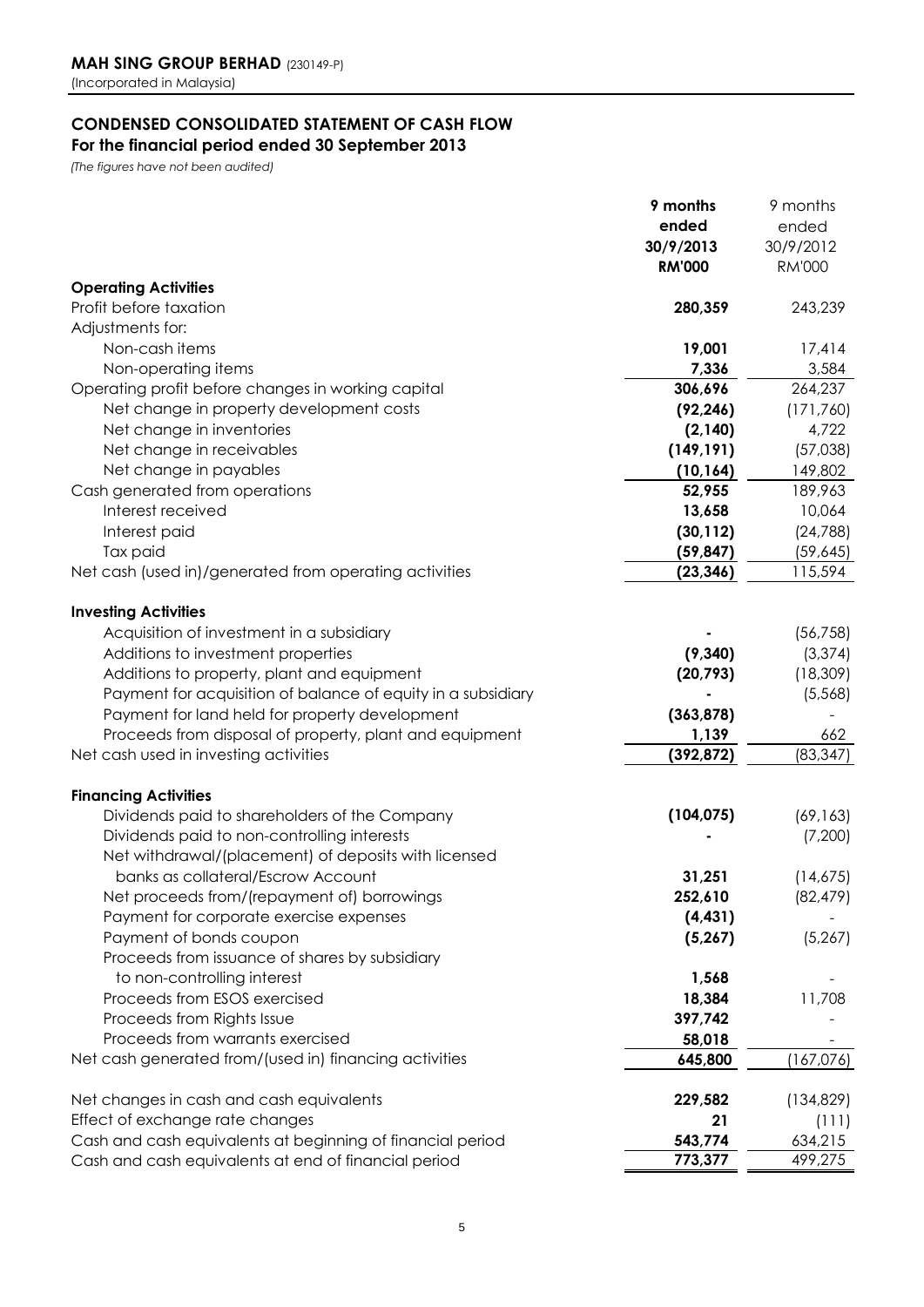### **CONDENSED CONSOLIDATED STATEMENT OF CASH FLOW For the financial period ended 30 September 2013 (cont'd)**

*(The figures have not been audited)*

| 9 months      | 9 months  |
|---------------|-----------|
| ended         | ended     |
| 30/9/2013     | 30/9/2012 |
| <b>RM'000</b> | RM'000    |
|               |           |

Cash and cash equivalents at the end of the financial period comprise the followings:

| Deposits with licensed banks         | 90.314  | 319,788  |
|--------------------------------------|---------|----------|
| Investment in short term funds       | 304,279 |          |
| Cash and bank balances               | 393,512 | 225,514  |
| <b>Bank overdrafts</b>               | (811)   | ٠        |
|                                      | 787.294 | 545,302  |
| Less: Deposits pledged as collateral | (6,088) | (34,955) |
| Less: Deposits in Escrow Account     | (7,829) | (11,072) |
|                                      | 773,377 | 499.275  |

The Condensed Consolidated Statement of Cash Flow should be read in conjunction with the audited financial statements for the financial year ended 31 December 2012 and the accompanying explanatory notes attached to the interim financial report.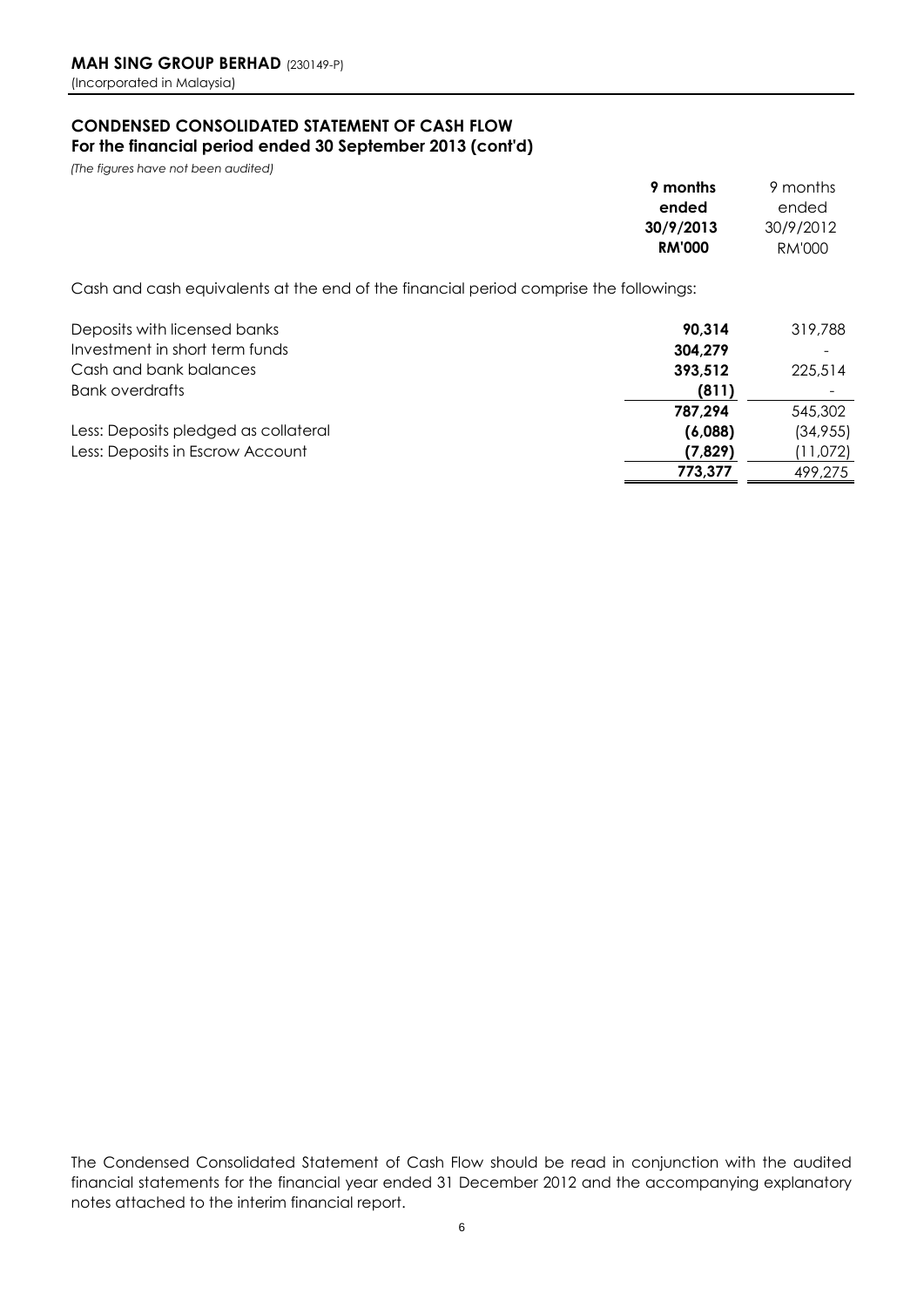#### **A Explanatory Notes**

#### **A1 Basis of Preparation**

The interim financial report has been prepared in accordance with Financial Reporting Standard ("FRS") No. 134 : Interim Financial Reporting and applicable disclosure provisions of the Listing Requirements of Bursa Malaysia Securities Berhad ("Bursa Securities").

The interim financial report should be read in conjunction with the Group's audited financial statements for the financial year ended 31 December 2012. The explanatory notes attached to the interim financial report provide an explanation of events and transactions that are significant to an understanding of the changes in the financial position and performance of the Group since the financial year ended 31 December 2012.

The significant accounting policies and methods of computation adopted for the interim financial report are consistent with those adopted for the audited financial statements for the financial year ended 31 December 2012 save for the adoption of the followings:

| FRS 1                            | First-time Adoption of Financial Reporting Standards                                                                             |
|----------------------------------|----------------------------------------------------------------------------------------------------------------------------------|
| <b>FRS 10</b>                    | <b>Consolidated Financial Statements</b>                                                                                         |
| <b>FRS 11</b>                    | Joint Arrangements                                                                                                               |
| <b>FRS 12</b>                    | Disclosure of Interests in Other Entities                                                                                        |
| <b>FRS 13</b>                    | <b>Fair Value Measurement</b>                                                                                                    |
| Amendment to FRS 7               | Financial Instruments: Disclosures - Offsetting of Financial Assets and<br><b>Financial Liabilities</b>                          |
| Amendment to FRS 10              | Consolidated Financial Statements - Transitional Guidance                                                                        |
| Amendment to FRS 11              | Joint Arrangements - Transitional Guidance                                                                                       |
| Amendment to FRS 12              | Disclosure of Interests in Other Entities - Transitional Guidance                                                                |
| Amendment to FRS 101             | Presentation of Financial Statements - Presentation of Items of<br>Other Comprehensive Income                                    |
| Amendment to FRS 116             | Property, Plant and Equipment (Classification of servicing equipment)                                                            |
| Amendment to FRS 119             | <b>Employee Benefits</b>                                                                                                         |
| Amendment to FRS 127             | Separate Financial Statements                                                                                                    |
| Amendment to FRS 128             | Investment in Associates and Joint Ventures                                                                                      |
| Amendment to FRS 132             | Financial Instruments: Disclosures - Tax effect of distribution to holders<br>of equity instruments                              |
| Amendment to FRS 134             | Interim Financial Reporting                                                                                                      |
| IC Interpretation 20             | Stripping Costs in the Production Phase of a Surface Mine                                                                        |
| Amendment to IC Interpretation 2 | Members' Shares in Cooperative Entities and Similar Instruments<br>(Tax effect of distribution to holders of equity instruments) |

The adoption of the above revised FRSs, amendments to FRSs and Interpretations does not have any material impact on the financial statements of the Group.

#### **Malaysian Financial Reporting Standard ("MFRS Framework")**

On 19 November 2011, the Malaysian Accounting Standards Board ("MASB") issued a new MASB approved accounting framework, the Malaysian Financial Reporting Standards ("MFRS Framework"). The MFRS Framework is to be applied by all Entities Other Than Private Entities for annual periods beginning on or after 1 January 2012, with the exception of entities that are within the scope of MFRS 141 Agriculture and IC Interpretation 15 Agreements for Construction of Real Estate, including its parent, significant investor and venturer (herein called "Transitioning Entities"). Transitioning Entities were allowed to defer adoption of the new MFRS Framework.

On 30 June 2012, MASB announced that the Transitioning Entities were allowed to extend their deferment on the adoption of MFRS Framework to annual periods beginning on or after 1 January 2014. MASB further announced on 7 August 2013 to extend the transitional period for another year, i.e. the adoption of the MFRS Framework by all Transitioning Entities for annual period beginning on or after 1 January 2015.

The Group falls within the scope definition of Transitioning Entities and has opted to defer adoption of the new MFRS Framework. Accordingly, the Group will be required to prepare financial statements using MFRS Framework in its first MFRS financial statements for the year ending 31 December 2015. In presenting its first MFRS financial statements, the Group will be required to restate the comparative financial statements to amounts reflecting the application of MFRS Framework. The majority of the adjustments required on transition will be made, retrospectively, against opening retained profits. The Group is currently reviewing its accounting policies to assess financial effects of the differences between the current FRSs and accounting standards under the MFRS Framework.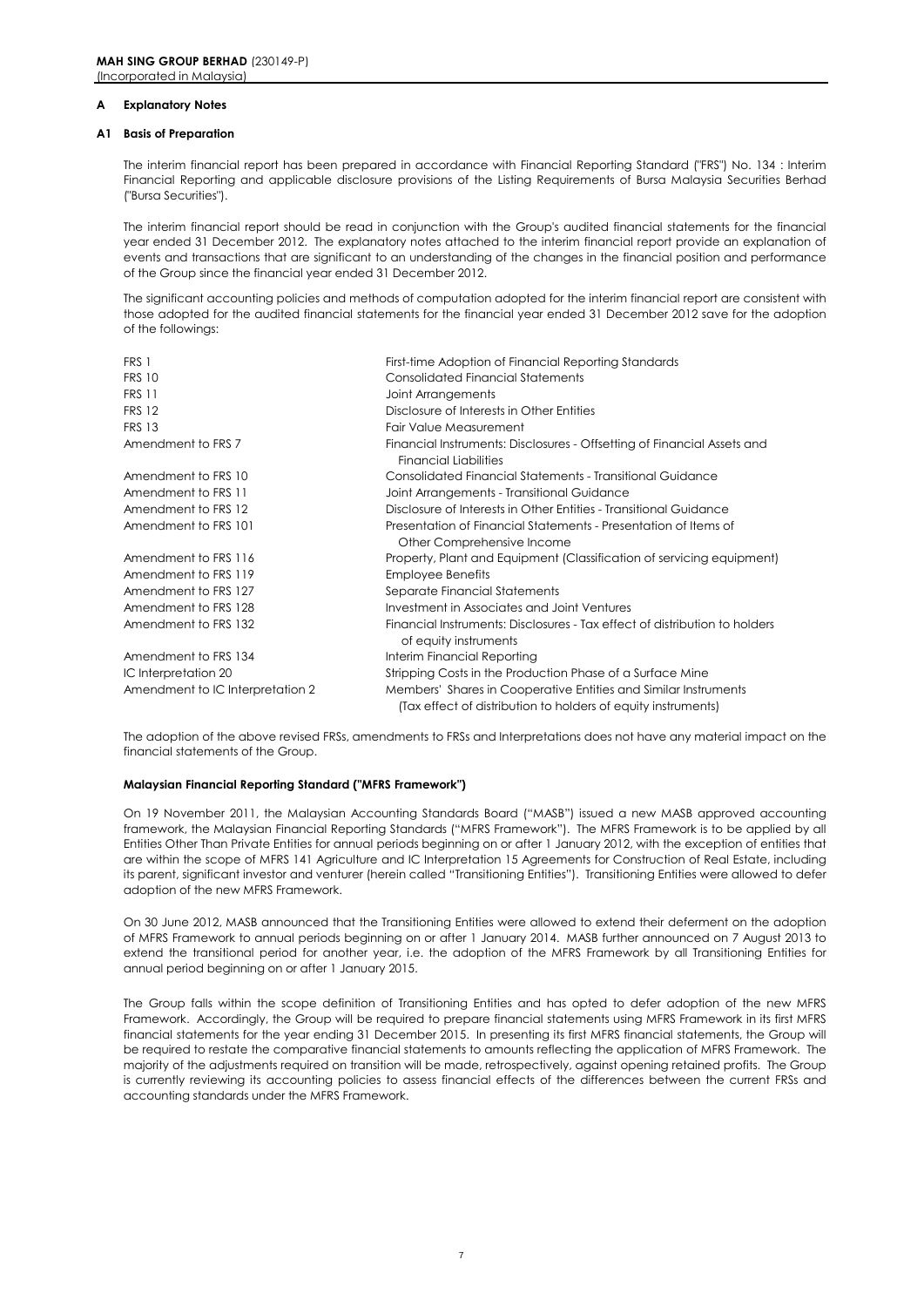#### **A2 Seasonal or cyclical factors**

The operations of the Group were not significantly affected by any seasonal or cyclical factors during the financial period under review.

#### **A3 Unusual items affecting assets, liabilities, equity, net income or cash flows**

There were no unusual items affecting the assets, liabilities, equity, net income or cash flows of the Group for the financial period under review.

#### **A4 Changes in estimates**

There were no material changes in estimates for the financial period under review.

#### **A5 Debt and equity securities**

During the financial period ended 30 September 2013, the Company increased its issued and paid up ordinary share capital from RM419,933,655 to RM693,882,536 by way of:

- a) issuance of 12,388,681 new ordinary shares of RM0.50 each pursuant to the exercise of employees share options,
- b) issuance of 280,099,803 new ordinary shares of RM0.50 each pursuant to the rights issue with 168,059,241 free detachable warrants,
- c) issuance of 29,207,503 new ordinary shares of RM0.50 each pursuant to the exercise of the warrants; and
- d) issuance of 226,201,774 new ordinary shares of RM0.50 each pursuant to the Bonus Issue and 33,518,111 new warrants arising from the Bonus Issue adjustment.

Save for the above, there were no issuance and repayment of debt and equity securities, share buybacks, share cancellations, share held as treasury shares and resale of treasury shares during the financial period under review.

#### **A6 Dividends paid**

On 20 September 2013, the Company paid a first and final dividend of 7.6 sen per ordinary share of RM0.50 each comprising 0.4 sen per share less Malaysian Income Tax of 25% and single-tier dividend of 7.2 sen per share amounting to RM104,075,091 in respect of the financial year ended 31 December 2012.

**Investment**

#### **A7 Segment reporting**

#### **Period ended 30 September 2013**

|                                             |                   |                 | пічезіпіеті<br>Holdina |                    |               |
|---------------------------------------------|-------------------|-----------------|------------------------|--------------------|---------------|
|                                             | <b>Properties</b> | <b>Plastics</b> | & Others               | <b>Elimination</b> | Consolidated  |
|                                             | <b>RM'000</b>     | <b>RM'000</b>   | <b>RM'000</b>          | <b>RM'000</b>      | <b>RM'000</b> |
| <b>REVENUE</b>                              |                   |                 |                        |                    |               |
| <b>External revenue</b>                     | 1,222,554         | 178,149         | 34.686                 |                    | 1,435,389     |
| Inter-segment                               |                   |                 | 162,348                | (162, 348)         |               |
| <b>Total revenue</b>                        | 1,222,554         | 178,149         | 197,034                | (162, 348)         | 1,435,389     |
| <b>RESULTS</b>                              |                   |                 |                        |                    |               |
| <b>Operating profit</b>                     | 260,489           | 13,125          | 167,465                | (162, 432)         | 278,647       |
| Interest income                             |                   |                 |                        |                    | 3.969         |
| <b>Finance costs</b>                        |                   |                 |                        |                    | (2, 257)      |
| Income tax expense                          |                   |                 |                        |                    | (70, 872)     |
| Profit for the period                       |                   |                 |                        |                    | 209,487       |
| <b>OTHER INFORMATION</b>                    |                   |                 |                        |                    |               |
| Capital expenditure                         | 11.291            | 9,390           | 112                    |                    | 20,793        |
| Depreciation and amortisation               | 3,224             | 8.775           | 196                    |                    | 12,195        |
| <b>Assets and Liabilities</b>               |                   |                 |                        |                    |               |
| Segment assets                              | 3.544.586         | 172,931         | 410,296                |                    | 4,127,813     |
| <b>Current and deferred tax assets</b>      |                   |                 |                        |                    | 73,820        |
| <b>Total assets</b>                         |                   |                 |                        |                    | 4,201,633     |
| <b>Seament liabilities</b>                  | 1,921,626         | 64.764          | 299,249                |                    | 2,285,639     |
| <b>Current and deferred tax liabilities</b> |                   |                 |                        |                    | 74,744        |
| <b>Total liabilities</b>                    |                   |                 |                        |                    | 2,360,383     |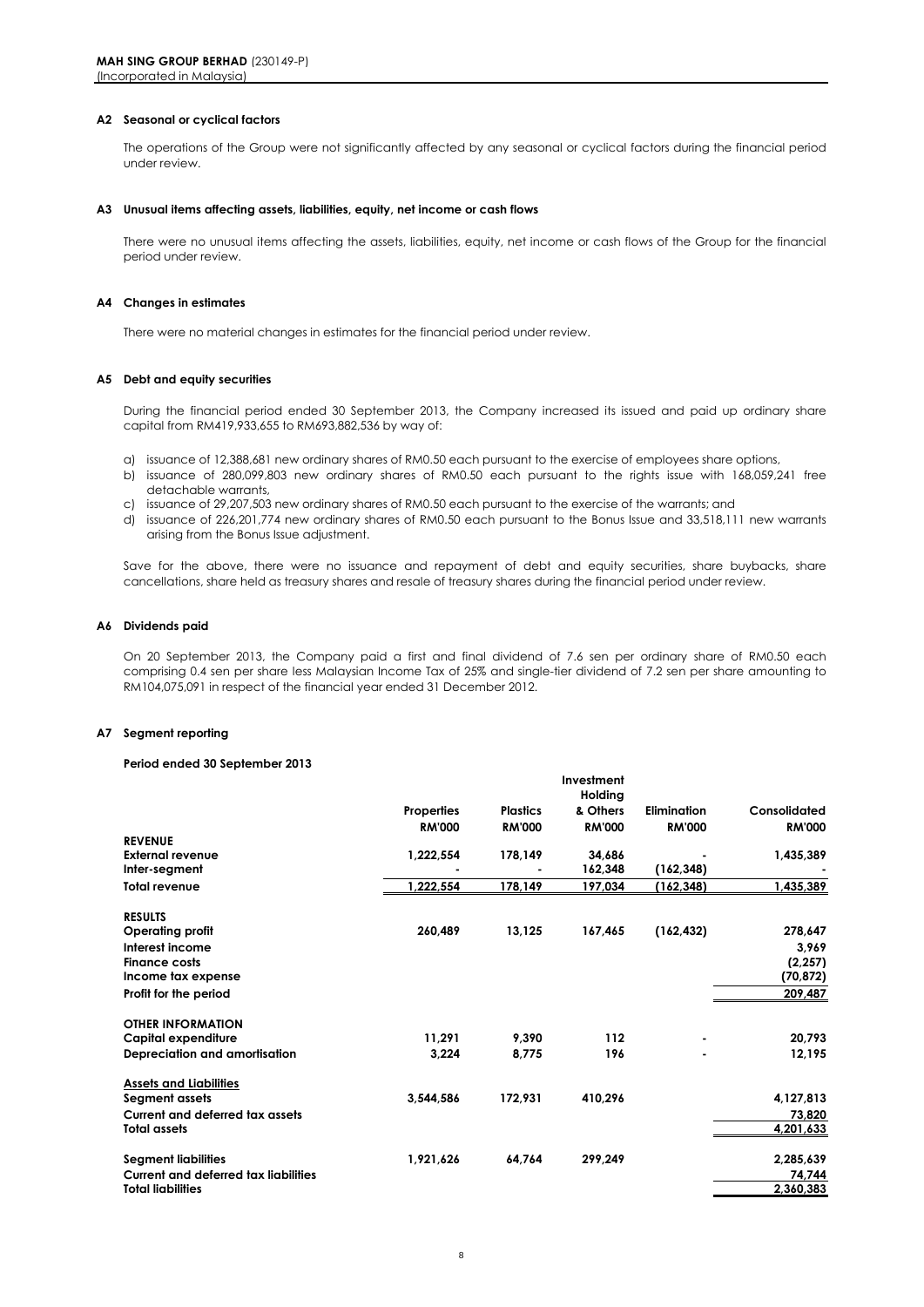### Period ended 30 September 2012

|                                      |               |               | Investment<br>Holding |               |               |
|--------------------------------------|---------------|---------------|-----------------------|---------------|---------------|
|                                      | Properties    | Plastics      | & Others              | Elimination   | Consolidated  |
|                                      | <b>RM'000</b> | <b>RM'000</b> | <b>RM'000</b>         | <b>RM'000</b> | <b>RM'000</b> |
| <b>REVENUE</b>                       |               |               |                       |               |               |
| External revenue                     | 1,172,640     | 153,494       | 7,684                 |               | 1,333,818     |
| Inter-segment                        |               |               | 84,588                | (84, 588)     |               |
| Total revenue                        | 1,172,640     | 153,494       | 92,272                | (84, 588)     | 1,333,818     |
| <b>RESULTS</b>                       |               |               |                       |               |               |
| Operating profit                     | 235,357       | 10,762        | 79,813                | (84, 138)     | 241,794       |
| Interest income                      |               |               |                       |               | 2.915         |
| Finance costs                        |               |               |                       |               | (1,470)       |
| Income tax expense                   |               |               |                       |               | (66, 825)     |
| Profit for the period                |               |               |                       |               | 176,414       |
| <b>OTHER INFORMATION</b>             |               |               |                       |               |               |
| Capital expenditure                  | 3.012         | 15,900        | 446                   |               | 19,358        |
| Depreciation and amortisation        | 4,608         | 7,072         | 114                   |               | 11,794        |
| Assets and Liabilities               |               |               |                       |               |               |
| Segment assets                       | 2,612,283     | 153,568       | 289,169               |               | 3,055,020     |
| Current and deferred tax assets      |               |               |                       |               | 57,563        |
| <b>Total assets</b>                  |               |               |                       |               | 3,112,583     |
| Segment liabilities                  | 1,482,335     | 62,075        | 285,212               |               | 1,829,622     |
| Current and deferred tax liabilities |               |               |                       |               | 86,088        |
| <b>Total liabilities</b>             |               |               |                       |               | 1,915,710     |

#### **A8 Material subsequent events**

Save as disclosed in B6, there were no material events subsequent to the balance sheet date up to 4 November 2013, being the latest practicable date which is not earlier than 7 days from the date of issuance of this Interim Financial Report.

#### **A9 Significant Related Party Transactions**

Transactions with directors of the Company and subsidiary companies and companies in which they have interests:

|                                                                                                                                         | 01/1/2013<br>to<br>30/9/2013<br><b>RM'000</b> |
|-----------------------------------------------------------------------------------------------------------------------------------------|-----------------------------------------------|
| (i) Rental paid to a Company in which a Director has interest                                                                           | 1.078                                         |
| (ii) Maintenance services rendered from a Company in which the Directors are family members of a<br>Director of the Company             | 106                                           |
| (iii) Sales of development properties to Directors of the Company and/or the subsidiaries of the<br>Company and/or their family members | 3.829                                         |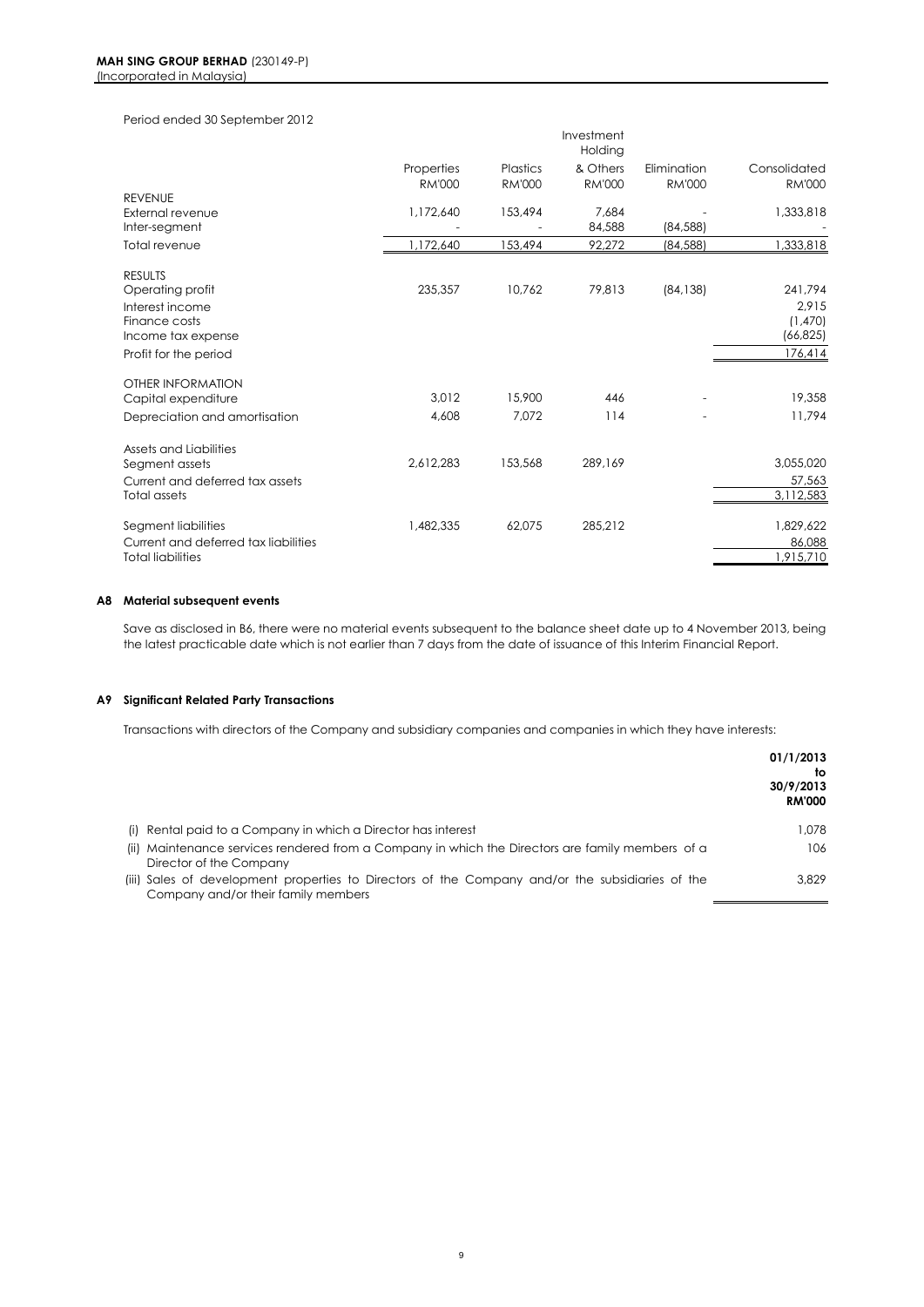#### **A10 Changes in the composition of the Group**

There were no changes in the composition of the Group for the financial period except for the following:

- 1) On 22 April 2013, the Company acquired the entire issued and paid-up share capital of Mediterranean View Development Sdn Bhd, a private limited company incorporated in Malaysia, with an authorised share capital of RM100,000.00 comprising 100,000 ordinary shares of RM1.00 each, of which 2 ordinary shares of RM1.00 each have been issued and fully paid-up, for cash consideration of RM2.00.
- 2) On 22 May 2013, the Company acquired the entire issued and paid-up share capital of Enchanting Heights Sdn Bhd, a private limited company incorporated in Malaysia, with an authorised share capital of RM100,000.00 comprising 100,000 ordinary shares of RM1.00 each, of which 2 ordinary shares of RM1.00 each have been issued and fully paid-up, for cash consideration of RM2.00.
- 3) On 27 May 2013, the Company subscribed 1,632,000 ordinary shares of RM1.00 each, representing 51% of the total issued and paid-up share capital of Convention City Development Sdn Bhd ("Convention City"), for cash consideration of RM1,632,000. Diverse Capital Sdn Bhd holds 1,568,000 ordinary shares of RM1.00 each, representing 49% of the total issued and paid-up share capital of Convention City.
- 4) On 18 June 2013, the Company acquired the entire issued and paid-up share capital of Tanda Klasik Development Sdn Bhd, a private limited company incorporated in Malaysia, with an authorised share capital of RM100,000.00 comprising 100,000 ordinary shares of RM1.00 each, of which 2 ordinary shares of RM1.00 each have been issued and fully paid-up, for cash consideration of RM2.00.
- 5) On 23 August 2013, the Company acquired the entire issued and paid-up share capital of the following companies for a cash consideration of RM2.00 each respectively:
	- a) Nature Legend Development Sdn Bhd, a private limited company incorporated in Malaysia, with an authorised share capital of RM400,000.00 comprising 400,000 ordinary shares of RM1.00 each, of which 2 ordinary shares of RM1.00 each have been issued and fully paid-up.
	- b) Sanjung Tropika Development Sdn Bhd, a private limited company incorporated in Malaysia, with an authorised share capital of RM400,000.00 comprising 400,000 ordinary shares of RM1.00 each, of which 2 ordinary shares of RM1.00 each have been issued and fully paid-up.
	- c) Meridin Hospitality Sdn Bhd, a private limited company incorporated in Malaysia, with an authorised share capital of RM400,000.00 comprising 400,000 ordinary shares of RM1.00 each, of which 2 ordinary shares of RM1.00 each have been issued and fully paid-up.

#### **A11 Changes in contingent liabilities or contingent assets**

There were no contingent assets. Contingent liabilities of the Group are as follows:

|                                                       | 30/9/2013     | 31/12/2012 |
|-------------------------------------------------------|---------------|------------|
|                                                       | <b>RM'000</b> | RM'000     |
| Bank guarantees issued in favour of third parties     | 6.401         | 8.241      |
| Corporate guarantee issued in favour of third parties | 5.777         | 6.000      |
| Others                                                | 697           | 707        |
|                                                       | 12.875        | 4.948      |

#### **A12 Capital Commitments**

|                                                                           | 30/9/2013     |
|---------------------------------------------------------------------------|---------------|
|                                                                           | <b>RM'000</b> |
| Contractual commitment in relation to:                                    |               |
| - Proposed acquisition of lands                                           | 127.322       |
| - Development Agreement for proposed development of land in Kota Kinabalu | 158.740       |
| Commitment for acquisition of property, plant and equipment:              |               |
| - Approved and contracted for                                             | 9.333         |
|                                                                           | 295,395       |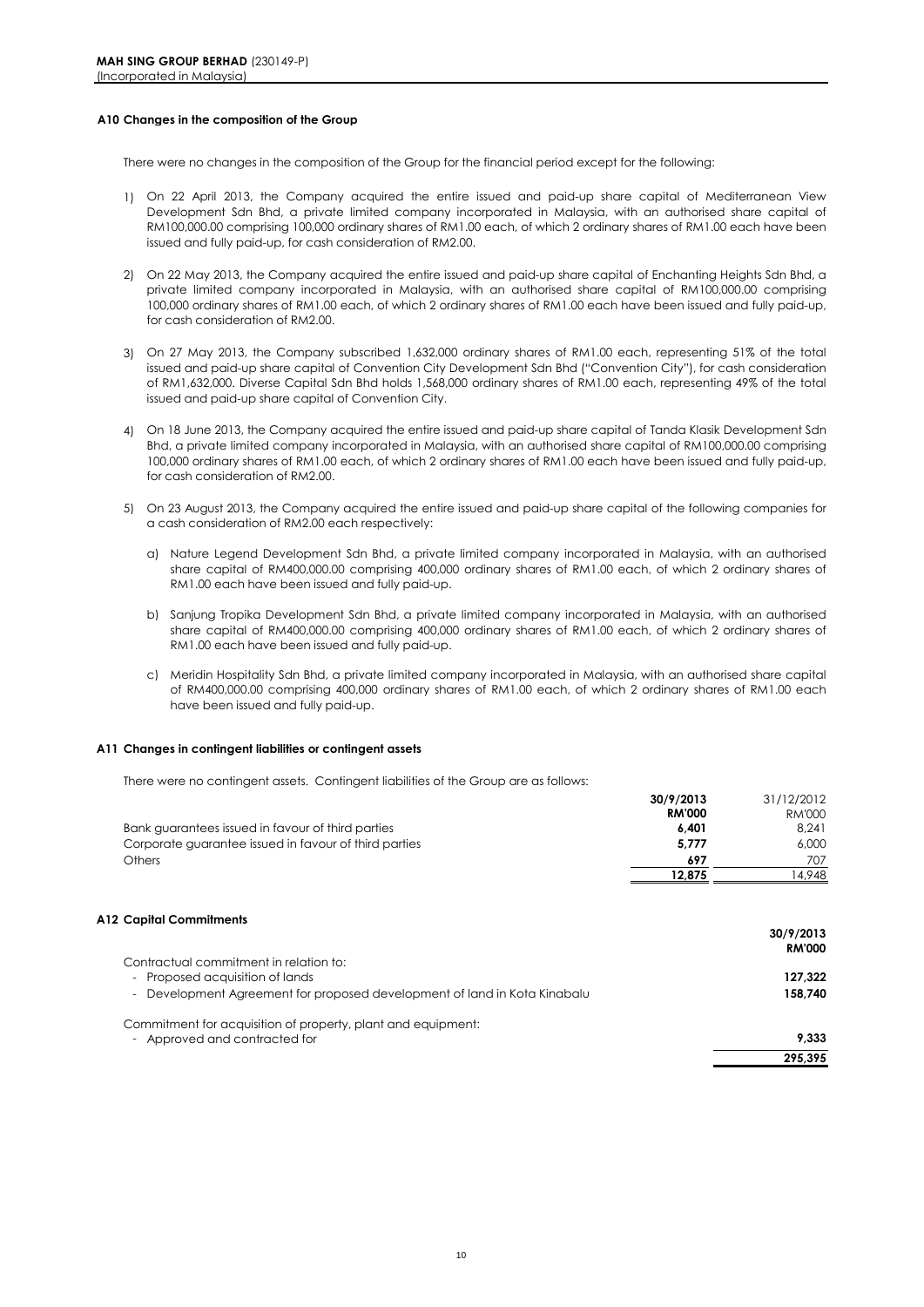#### **A13 Operating Lease Commitments**

#### **As Lessee - for the lease of commercial buildings**

The leaseback for the Corporate Building Block of *Southgate Commercial Centre* and *The Icon, Jalan Tun Razak* have expired in August 2013 and December 2012 respectively.

During the financial period, the Group has recognised the leaseback rental amounting to RM5.1 million (2012: RM27.3 million) and the rental income from the sub-lease amounting to RM5.1 million (2012: RM15.9 million) in the statement of profit or loss.

In the last financial year, the future operating lease commitments for rental of commercial buildings (net of lease rentals receivable from sublease) contracted for as at balance sheet date but not recognised as liabilities were as follows:

|                    | Lease rentals payable      |                                | Lease rentals receivable        |                                 |                            | <u>Net</u>                           |
|--------------------|----------------------------|--------------------------------|---------------------------------|---------------------------------|----------------------------|--------------------------------------|
| Less than one year | 30/9/2013<br><b>RM'000</b> | 31/12/2012<br>RM'000<br>10,000 | 30/9/2013<br><b>RM'000</b><br>۰ | 31/12/2012<br>RM'000<br>(4,972) | 30/9/2013<br><b>RM'000</b> | 31/12/2012<br><b>RM'000</b><br>5,028 |
|                    |                            | 10,000                         |                                 | (4,972)                         |                            | 5,028                                |
|                    |                            |                                |                                 | Provision                       |                            | (4,889)<br>139                       |

#### **As Lessor - for the lease of investment properties**

**Lease rentals**  The Group leases out its investment properties. The future minimum lease receivable under non-cancellable leases are as follows:-

|                    | <b>Leuse Terrius</b> |
|--------------------|----------------------|
|                    | receivable           |
|                    | 30/9/2013            |
|                    | <b>RM'000</b>        |
| Less than one year | 235                  |
| One to two years   | 35                   |
|                    | 270                  |
|                    |                      |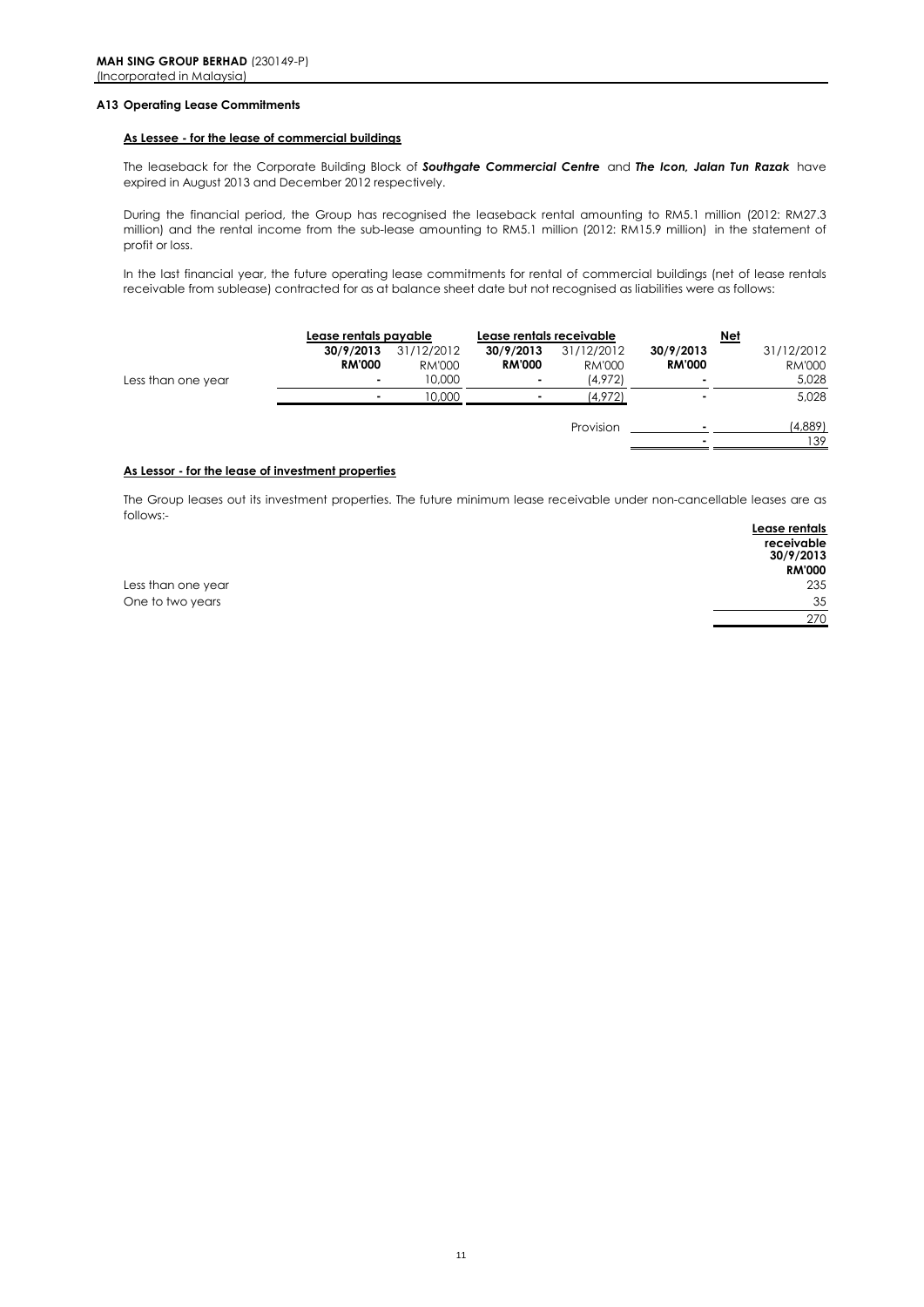#### **B Explanatory Notes Pursuant to Appendix 9B of the Listing Requirements of Bursa Malaysia Securities Berhad**

#### **B1 Review of Group performance**

The Group recorded revenue and net profit of RM1.44 billion and RM209.92 million respectively for the nine months ended 30 September 2013. This represents an improvement in revenue and net profit of 7.6% and 19.8% respectively as compared to the corresponding period in the previous year. The current quarter revenue and net profit of RM536.5 million and RM70.6 million represents 27.5% and 27.9% improvement respectively over the corresponding quarter last year.

Balance sheets remained strong with cash and bank balances at RM788.1 million and net gearing at 0.21.

#### **Property development**

For the 9 months ended 30 September 2013, revenue from property development was RM1.22 billion as compared to RM1.17 billion last year. Operating profit margin is 21.3% as compared to 20.1% in previous year. The increase in revenue was attributable to the increasing contribution from mixed developments. Profit margin improved as a result of better product mix. Sales recorded up to 30 September 2013 was approximately RM2.25 billion and the Group is confident on track to achieve its full year sales target of RM3.0 billion.

Projects that contributed to this quarter's results in Klang Valley and Greater KL include *M Suites* and *M City* in Jalan Ampang, *Icon City* in Petaling Jaya, *Icon Residence* in Mont' Kiara, *Garden Residence* , *Clover @ Garden Residence* and *Garden Plaza* in Cyberjaya, *M Residence@Rawang* , *Kinrara Residence* in Puchong, *Aman Perdana* in Meru - Shah Alam, *One Legenda* , *Hijauan Residence* and *Bayu Sekamat* in Cheras and *Perdana Residence 2* in Selayang. Commercial projects include *Star Avenue @ D'sara* , *StarParc Point* in Setapak and industrial projects *i-Parc 1* , *i-Parc 3* in Bukit Jelutong and *i-Parc 2* in Shah Alam. Projects in Penang Island include *Legenda @ Southbay* , *Southbay City* and *Ferringhi Residence* . Projects in Iskandar, Johor Bahru include *Sierra Perdana* , *Sri Pulai Perdana 2* and *Austin Perdana* . New projects namely *The Meridin @ Medini* and *Mah Sing i-Parc @ Tanjung Pelepas* , as well as *Sutera Avenue* in Kota Kinabalu, Sabah are also expected to further boost contribution in the coming quarters.

New land acquired for projects year-to-date include *D'sara Sentral* in Shah Alam, *Lakeville Residence* in Taman Wahyu, *M Residence 3* in Rawang, *KK Convention Centre* in Kota Kinabalu, Sabah and *Bandar Meridin East* in Iskandar Malaysia. The new projects are expected to further strengthen the Group's presence and the pipeline of properties to be launched in the Klang Valley, Kota Kinabalu, Sabah and Iskandar Malaysia.

The Group's focus remains on landed townships and niche developments to meet market demand.

#### **Plastics**

The plastics segment continued to contribute positively to the revenue and operating profit of the Group. Revenue grew by 16.1% to RM178.1 million (2012: RM153.5 million) as a result of higher pallet sales. Operating profit margin improved by 0.4% to 7.4% (2012: 7.0%).

#### **Investment holding & Others**

Revenue and profit for the segment comprise mainly interest income from the placement of funds and the trading of building materials respectively.

#### **B2 Material change in quarterly results compared with the immediate preceding quarter**

There was no major fluctuation in the Group's current quarter profit before taxation as compared to the immediate preceding quarter.

#### **B3 Prospects for the current financial year**

Demand for the Group's innovative, affordable and lifestyle homes remained strong with recorded sales of approximately RM2.25 billion for the nine months ended 30 September 2013. Unbilled sales increased in tandem to approximately RM4.185 billion, representing approximately 2.7 times the full year property revenue for 2012.

The Group's latest proposed acquisition of the 1,351.84 acres *Bandar Meridin East* township land in Iskandar Malaysia and 96.71 acres *M Residence 3* land in Rawang will provide further earnings visibility and thrust to the supply of quality affordable mid-range homes to address the growing demand and the needs of the local population. Response for the Group's recent previews remained strong for *Southville City@KL South* (Savanna Executive Suites and Lifestyle retail shops) and *D'sara Sentral* (D'Sovo Suites, D'Style Shops, and D'Residenz Suites). The Savanna Executive Suites alone saw preselection of 1,160 units within one month.

The Group is well placed to achieve a good performance for the current financial year due to the Group's proven track record, abilities and strengths in meeting the changes in the market trend and demand, as well as the implementation and execution of the development projects on a quick turnaround basis.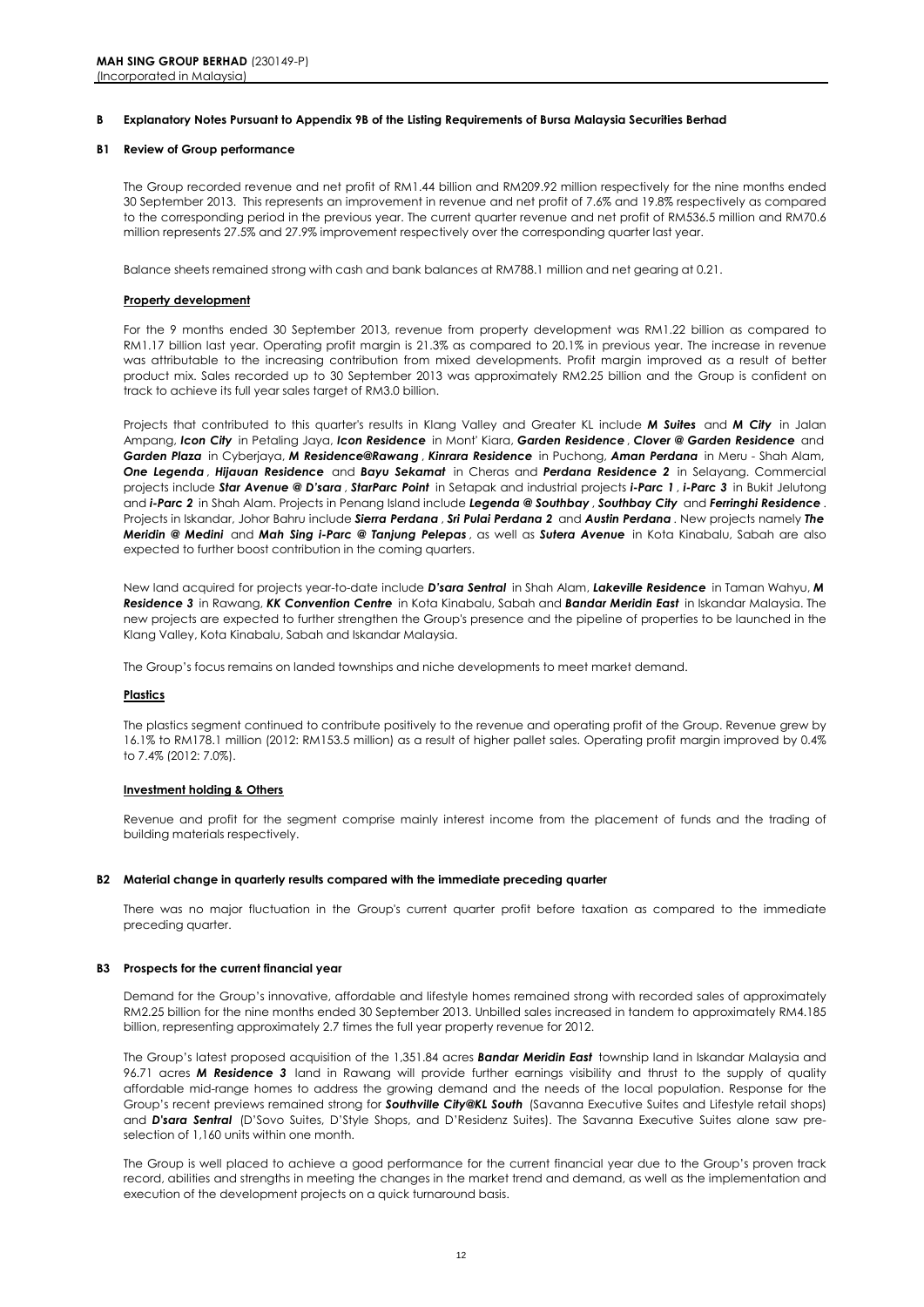#### **B4 Profit forecast**

Not applicable as the Group has not issued profit forecast or profit guarantee in a public document.

#### **B5 Income tax expense**

|                        | 3 months ended |           | Period ended  |           |
|------------------------|----------------|-----------|---------------|-----------|
|                        | 30/9/2013      | 30/9/2012 | 30/9/2013     | 30/9/2012 |
|                        | <b>RM'000</b>  | RM'000    | <b>RM'000</b> | RM'000    |
| Current tax:           |                |           |               |           |
| Malaysian income tax   | 35,853         | 38,386    | 78.163        | 90.295    |
| Foreign tax            | (175)          | 46        | 325           | 574       |
|                        | 35.678         | 38,432    | 78.488        | 90,869    |
| Deferred taxation:     |                |           |               |           |
| Malaysian deferred tax | (13, 644)      | (18,599)  | (7,616)       | (24, 044) |
|                        | 22,034         | 19,833    | 70,872        | 66,825    |

The Group's current quarter effective tax rate was lower than the statutory tax rate due to the utilisation of deferred tax assets to offset against taxable profits. However, the effective tax rate for the current financial period is slightly higher than the statutory tax rate of 25% mainly due to the non deductibility of certain expenses.

#### **B6 Status of corporate proposals**

The following corporate proposals as announced by the Company have not been completed as at 4 November 2013 (being the latest practicable date which is not earlier than 7 days from the date of issuance of this Interim Financial Report):

- 1) On 5 July 2010, the Company's wholly-owned subsidiary, Grand Prestige Development Sdn Bhd ("**Grand Prestige**") entered into a Joint Venture Agreement ("**JVA**") with Medan Damai Sdn Bhd ("**Medan Damai**") for the joint development of a piece of residential land in Kinrara with total gross area measuring approximately 13.2 acres (net aggregate area of 7.59 acres) in Mukim Petaling, Daerah Petaling, Negeri Selangor Darul Ehsan ("**Kinrara Land**"). Under the terms of the JVA, Medan Damai shall grant Grand Prestige the exclusive rights to continue with the sales and development of the Kinrara Land and in return for an entitlement sum of RM35,403,863.85.
- 2) On 26 March 2012, the Company's wholly-owned subsidiary, Capitol Avenue Development Sdn Bhd ("**Capitol Avenue**") entered into a Joint Development Agreement ("**JDA**") with Paduan Hebat Sdn Bhd ("**Paduan Hebat**") for the proposed joint development of a parcel of prime leasehold commercial land measuring approximately 4.26 acres ("**KK Land**") in Kota Kinabalu, Negeri Sabah. Under the terms of the JDA, Paduan Hebat agrees with Capitol Avenue to jointly develop the KK Land for an entitlement of RM39 million. RM25 million of the entitlement for the KK Land shall be satisfied by way of cash and the remaining balance shall be settled by way of conveyance of such number of unit(s) which shall be developed on the KK Land with total value equivalent to RM14 million or such other lesser sum as may be adjusted in accordance with the provisions of the JDA.

On 4 December 2012, all Paduan Hebat's obligation have been fully performed pursuant to the JDA.

3) On 3 April 2013, the Company's wholly-owned subsidiary, Intramewah Development Sdn Bhd ("**Intramewah**") entered into a sale and purchase agreement ("**Agreement**") with Pulangan Elit Sdn Bhd ("**Vendor**") for the proposed acquisition of all that piece of prime land measuring approximately 6.54878 acres net held under H.S.(M) 11440, PT No. 4629, Pekan Baru Sungai Buluh, Daerah Petaling, Negeri Selangor for cash consideration of RM85,000,000.

The conditions precedent pursuant to the Agreement was fulfilled on 5 September 2013.

4) On 28 May 2013, the Company's wholly-owned subsidiary, Mah Sing Development Sdn Bhd ("**Mah Sing Development**") entered into a sale and purchase agreement ("**SPA**") with Kim San Investments Sdn Bhd ("**Vendor**") for the proposed acquisition of a parcel of freehold land ("**the Land**") held under GRN 100264 Lot 2020, Mukim Plentong, District of Johor Bahru, State of Johor measuring approximately 35.26 acres (after deducting an area measuring approximately 0.8017 hectares acquired by the relevant authority registered on 27 April 2009 vide Gazette No. 5157 dated 19 June 2008) for a cash consideration of RM365,550,150.

The SPA has been terminated pursuant to the notice of termination dated 30 September 2013 which was sent to the Vendor. The acquisition was aborted due to the non-fulfilment of the condition precedent relating to the consent for the access(es) to the Land, without which, the property development project on the Land will be rendered non-viable.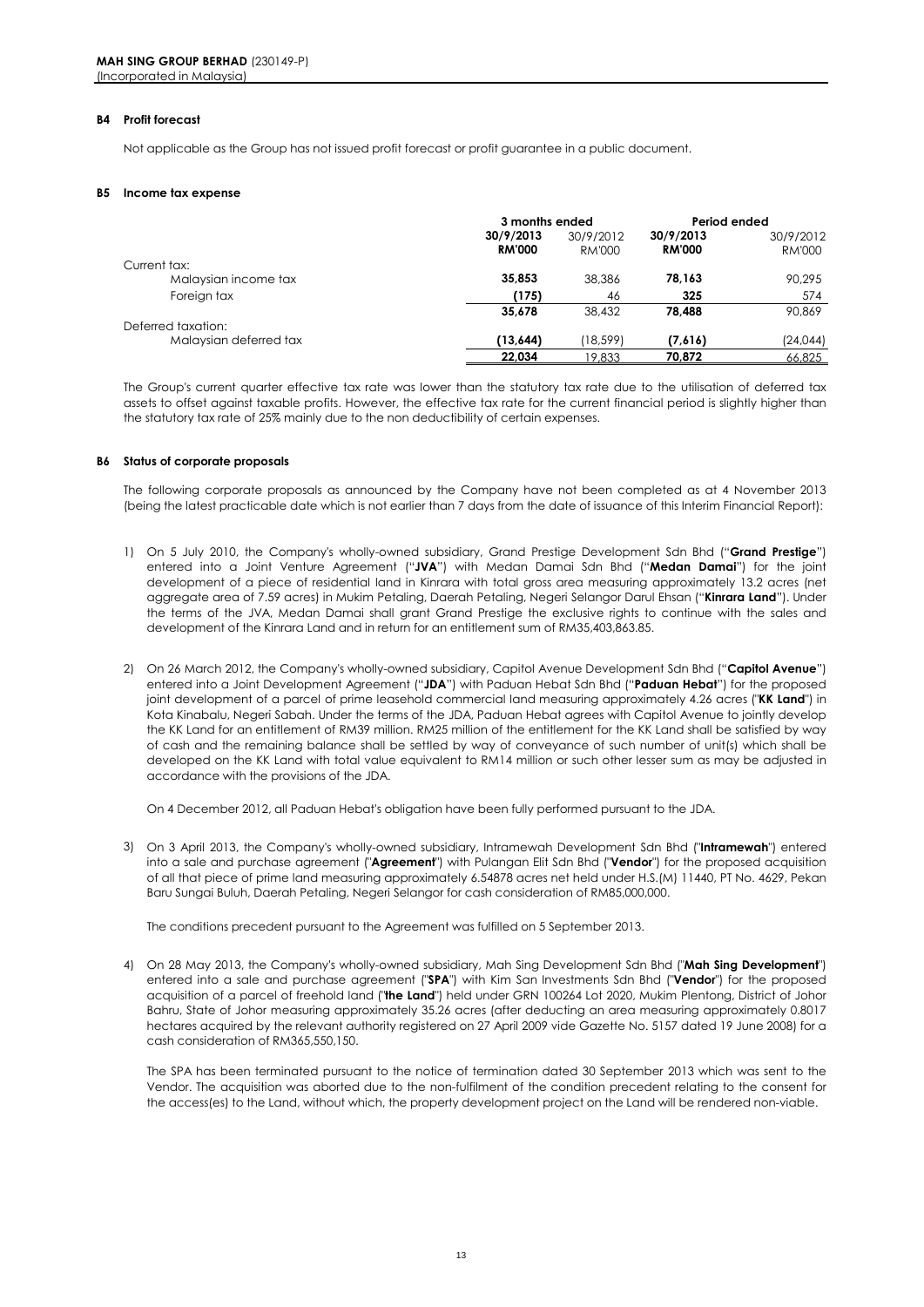#### **B6 Status of corporate proposals (continued)**

5) On 28 May 2013, the Company's wholly-owned subsidiary, Enchanting Heights Sdn Bhd ("**Enchanting**") entered into a sale and purchase agreement with Bun Seng Hardware Sdn Bhd ("**Vendor**") for the proposed acquisition of all that piece of prime land measuring approximately 12.38 acres (after deducting the area acquired by the relevant authority vide the Gazette No. 15101 on 9 September 2004 measuring approximately 2.62 acres) held under HSD 103481, PT 18309, Mukim Batu, Daerah Kuala Lumpur, Negeri Wilayah Persekutuan Kuala Lumpur for a cash consideration of RM72,801,828.

Enchanting had on 21 October 2013 granted an extension of time for a period of 2 months from 28 October 2013 for the fulfillment of conditions precedent by the Vendor.

- 6) On 29 May 2013, the Company's subsidiary, Convention City Development Sdn Bhd ("**Convention City**") entered into a development agreement ("**DA**") with Yayasan Sabah ("**Yayasan Sabah**" or "**Landowner**") for the proposed development of a parcel of prime land measuring approximately 8.33 acres ("**Parcel A**") forming part of all that piece of master land held under title no. 016290976 in the locality of Tanjung Lipat, District of Kota Kinabalu, Negeri Sabah. Under the terms of the DA, Yayasan Sabah agrees to grant an exclusive right to Convention City to develop Parcel A for a cash consideration of RM163 million. Convention City has also been granted an exclusive option to develop 2 parcels of adjacent land with a total land area measuring approximately 5.95 acres ("**Option Land**") at an entitlement price of RM117 million. The option is exercisable by Convention City within 2 years from the date the Landowner procures the separate issue document of title to the Option Land.
- 7) On 27 August 2013, the Company's wholly-owned subsidiary, Mediterranean View Development Sdn Bhd entered into a sale and purchase agreement with Ng Tan Moi and Tan Lee Kau for the proposed acquisition of all that piece of prime land measuring approximately 96.71 acres in Rawang for cash consideration of RM68,666,807.88.
- 8) On 1 October 2013, the Company's wholly-owned subsidiary, Sanjung Tropika Development Sdn Bhd ("**Sanjung** ") entered into a conditional sale and purchase agreement ("**SPA**") with Bistari Land Sdn Bhd ("**Bistari**") for the proposed acquisition of thirty one (31) pieces of adjoining freehold lands with a total net land area measuring approximately 1,351.84 acres (after deducting the areas acquired by the relevant authority measuring approximately 14.028 acres) all in Tempat of LKTP Cahaya Baru, Mukim of Plentong, District of Johor Bahru, Johor Darul Takzim for a total cash consideration of RM429,868,897.92.

The special conditions of the SPA have been fulfilled on 17 October 2013.

On 18 October 2013, Sanjung further entered into a supplemental agreement with Bistari to vary, amend, modify or alter certain provisions, terms and conditions of the SPA which includes revision of the cash consideration to RM411,163,937.85.

9) The total gross proceeds raised by the Company from the Rights Issue amounted to RM397,741,720. The status of the utilisation of proceeds as at 4 November 2013 is as follow:

| <b>Details of utilisation</b>                                                 | Approved<br>utilisation<br><b>RM'000</b> | Actual<br>utilisation<br><b>RM'000</b> | <b>Reallocation</b><br><b>RM'000</b> | <b>Balance</b><br>unutilised<br><b>RM'000</b> | <b>Timeframe for</b><br>utilisation |
|-------------------------------------------------------------------------------|------------------------------------------|----------------------------------------|--------------------------------------|-----------------------------------------------|-------------------------------------|
| Property development expenditure<br>and future land acquisition               | 350,000                                  | (162,933)                              | $\overline{\phantom{0}}$             | 187.067                                       | Within 24 months                    |
| General working capital<br>Estimated expenses in relation to the<br>Proposals | 42.742<br>5,000                          | (19, 341)<br>(4, 431)                  | 569<br>(569)                         | 23,970                                        | Within 12 months<br>Within 6 months |
| Total                                                                         | 397.742                                  | (186,705)                              |                                      | 211.037                                       |                                     |

\* The unutilised amount of RM569,000 designated for the estimated expenses in relation to the Proposals has been reallocated for general working capital requirements.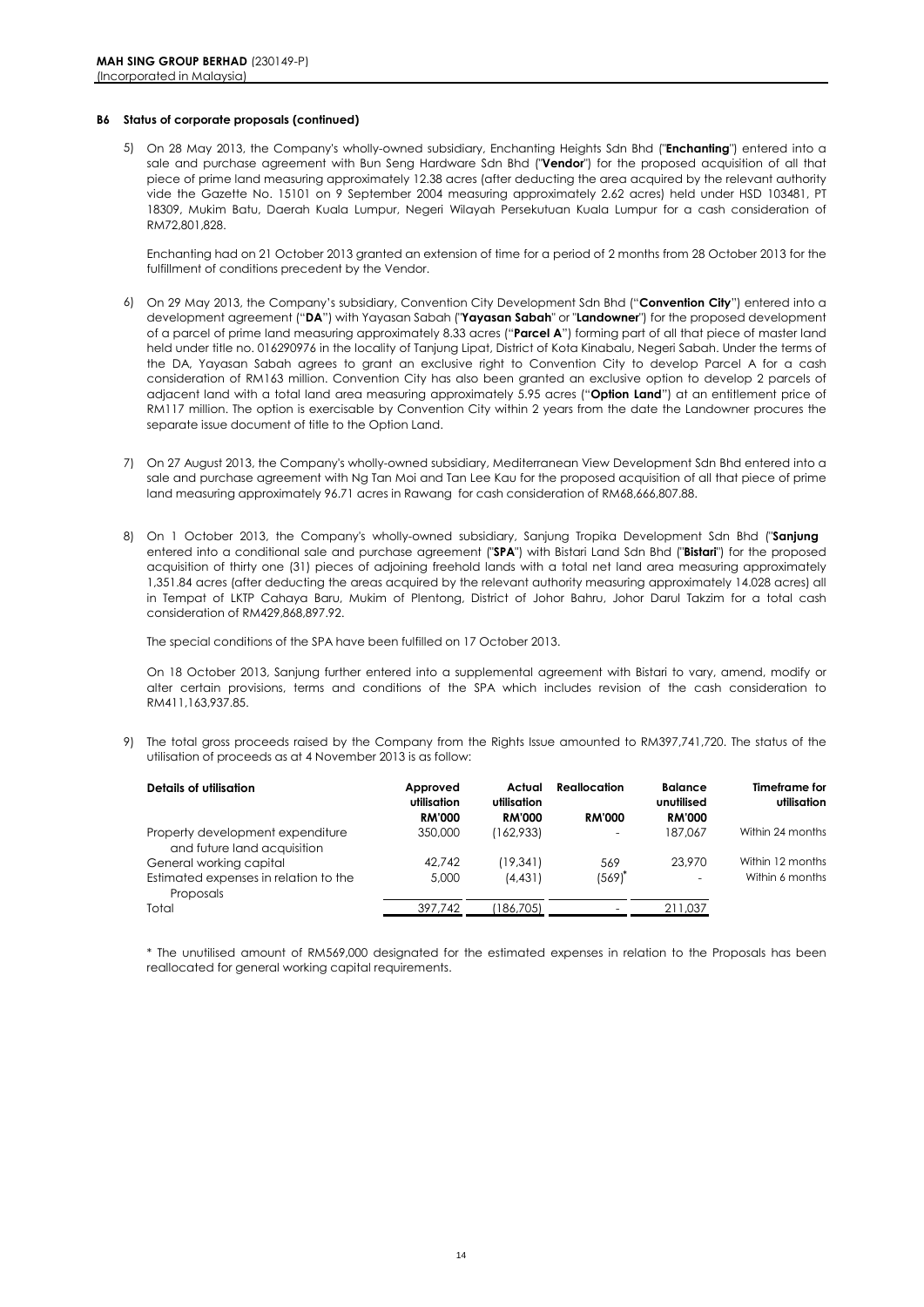#### **B7 Group borrowings**

Total group borrowings as at 30 September 2013 were as follows:

|                                 | Secured<br><b>RM'000</b> | Secured<br><b>RM'000</b>                    | Secured<br><b>RM'000</b> | Total<br><b>RM'000</b> |
|---------------------------------|--------------------------|---------------------------------------------|--------------------------|------------------------|
| (Denominated in)                | (RM)                     | <i><b>Indonesian</b></i><br><b>Rupiah</b> ) | (USD)                    |                        |
| Redeemable convertible bonds    |                          |                                             |                          |                        |
| - after 12 months               | 284.311                  | ٠                                           |                          | 284.311                |
| Term loans payable              |                          |                                             |                          |                        |
| - within 12 months              | 61,600                   | 3.594                                       |                          | 65,194                 |
| - after 12 months               | 798,668                  | 8,187                                       |                          | 806,855                |
|                                 | 860,268                  | 11.781                                      |                          | 872,049                |
| Short term borrowings           | 4,921                    | 2,342                                       | 3,260                    | 10,523                 |
| Bank overdrafts                 | 264                      | 547                                         |                          | 811                    |
| Finance lease and hire purchase |                          |                                             |                          |                        |
| - within 12 months              | 1.719                    |                                             |                          | 1,719                  |
| - after 12 months               | 3,568                    |                                             |                          | 3,568                  |
|                                 | 5.287                    |                                             |                          | 5,287                  |
| Total                           | 1,155,051                | 14,670                                      | 3.260                    | ,172,981               |

#### **B8 Material litigation**

The Group is not engaged in any material litigation as at 4 November 2013, being the latest practicable date which is not earlier than 7 days from the date of issuance of this Interim Financial Report.

#### **B9 Derivatives Financial Instrument**

The Group's outstanding derivatives financial instrument as at 30 September 2013 were analysed as follows:

|                                    | Notional<br>Value<br><b>RM'000</b> | <b>Fair Value</b><br>Asset/  |
|------------------------------------|------------------------------------|------------------------------|
| Foreign currency forward contracts |                                    | (Liability)<br><b>RM'000</b> |
| - Less than one year               | 960                                | $\overline{\phantom{0}}$     |

Foreign currency forward contracts were entered into by a subsidiary within the Plastics Division of the Group to manage its exposure against adverse fluctuations in foreign currency risks as a results of transactions denominated in currencies other than the functional currency of the subsidiary.

These derivatives are stated at fair value, using the prevailing market rates and any changes in fair value of these derivatives during the period are taken directly to the statement of profit or loss.

#### **B10 Realised and unrealised earnings or losses disclosure**

The retained earnings as at 30 September 2013 and 31 December 2012 were analysed as follows:

|                                                            | 30/9/2013     | 31/12/2012    |
|------------------------------------------------------------|---------------|---------------|
|                                                            | <b>RM'000</b> | <b>RM'000</b> |
| Total retained earnings of the Group                       |               |               |
| - Realised                                                 | 717.658       | 616,308       |
| - Unrealised                                               | 54.305        | 60,464        |
|                                                            | 771.963       | 676.772       |
| Total share of accumulated losses from associated company  |               |               |
| - Realised                                                 | (73)          | '73)          |
|                                                            | 771.890       | 676.699       |
| Less: Consolidation adjustments                            | (8,902)       | (22,912)      |
| Total group retained earnings as per consolidated accounts | 762.988       | 653,787       |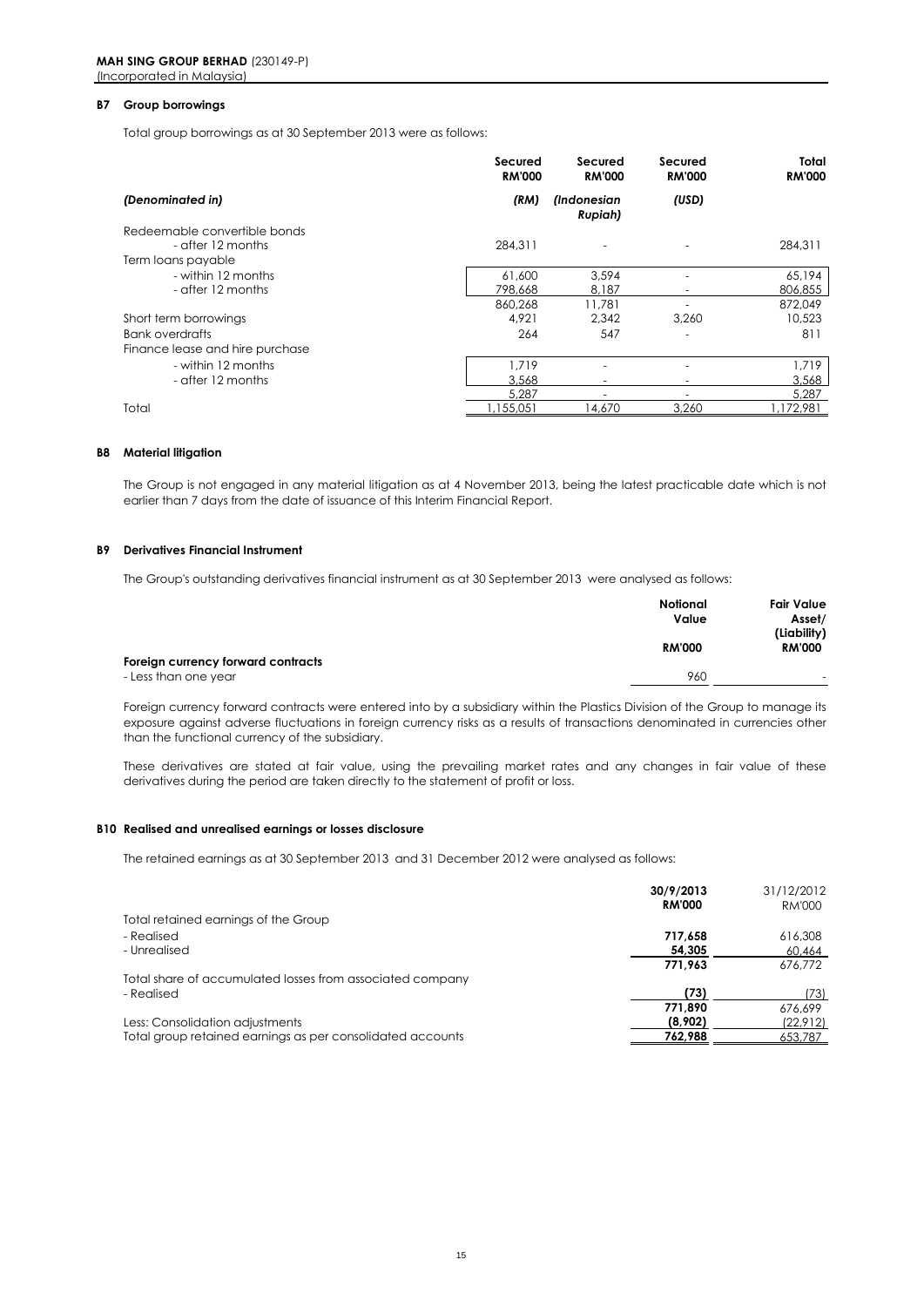#### **B11 Additional disclosures pursuant to para 16, Part A, Appendix 9B of Bursa Malaysia Securities Berhad Listing Requirements**

| 30/9/2013<br><b>RM'000</b> |
|----------------------------|
| (376)                      |
| (12, 195)                  |
| 99                         |
| (1,042)                    |
| 1.052                      |
| 30                         |
| (334)                      |
|                            |

Other than the items above which have been included in the statement of profit or loss, there were no impairment of assets or exceptional items which may have an effect on the results for the current financial period ended 30 September 2013.

### **B12 Dividend proposed**

No dividend has been proposed for the third quarter ended 30 September 2013.

#### **B13 Earnings per share ("EPS")**

#### **(a) Basic EPS**

The basic earnings per share has been calculated by dividing the Group's net profit attributable to ordinary equity holders for the period by the weighted average number of ordinary shares in issue.

|                                     | 3 months ended |           | Period ended |           |
|-------------------------------------|----------------|-----------|--------------|-----------|
|                                     | 30/9/2013      | 30/9/2012 | 30/9/2013    | 30/9/2012 |
| Net profit for the period (RM'000)  | 70.618         | 55,232    | 209.918      | 175,218   |
| Weighted average number of ordinary |                |           |              |           |
| shares in issue ('000)*             | 1.367.032      | 1.108.115 | 1.275.661    | 1.106.028 |
| Basic EPS (sen)                     | 5.17           | 4.98      | 16.46        | 15.84     |
|                                     |                |           |              |           |

#### **(b) Diluted EPS**

The diluted earnings per share has been calculated by dividing the Group's net profit attributable to ordinary equity holders for the period by the weighted average number of ordinary shares that would have been in issue assuming full exercise of the remaining options under the ESOS, conversion of bonds and warrants, adjusted for the number of such ordinary shares that would have been issued at fair value.

|                                                                                                | 3 months ended |           | Period ended |           |
|------------------------------------------------------------------------------------------------|----------------|-----------|--------------|-----------|
|                                                                                                | 30/9/2013      | 30/9/2012 | 30/9/2013    | 30/9/2012 |
| Net profit for the period (RM'000)                                                             | 70,618         | 55,232    | 209,918      | 175,218   |
|                                                                                                |                |           |              |           |
| Weighted average number of ordinary<br>shares in issue ('000)*                                 | 1.367.032      | 1.108.115 | 1,275,661    | 1,106,028 |
| Weighted average number of ordinary shares<br>deemed issued at no consideration ('000)<br>ESOS | 43.279         | 10.907    | 24,036       | 10.474    |
| Bonds conversion                                                                               | 68,160         | 2.361     | 61,840       | 2.361     |
| Warrants                                                                                       | 35,743         | n/a       | 23,758       | n/a       |
| Adjusted weighted average number                                                               |                |           |              |           |
| of ordinary shares ('000)                                                                      | 1,514,214      | 1.121.383 | 1,385,295    | 1,118,863 |
| Diluted EPS (sen)                                                                              | 4.66           | 4.93      | 15.15        | 15.66     |

\* The weighted average number of ordinary shares have been adjusted for the effects pursuant to the Rights and Bonus Issue which were completed on 22 March 2013 and 9 July 2013 respectively. Comparative figures for the weighted average number of ordinary shares for both the basic and fully diluted earnings per ordinary share computations have been restated to reflect the adjustments arising from the Rights and Bonus Issue.